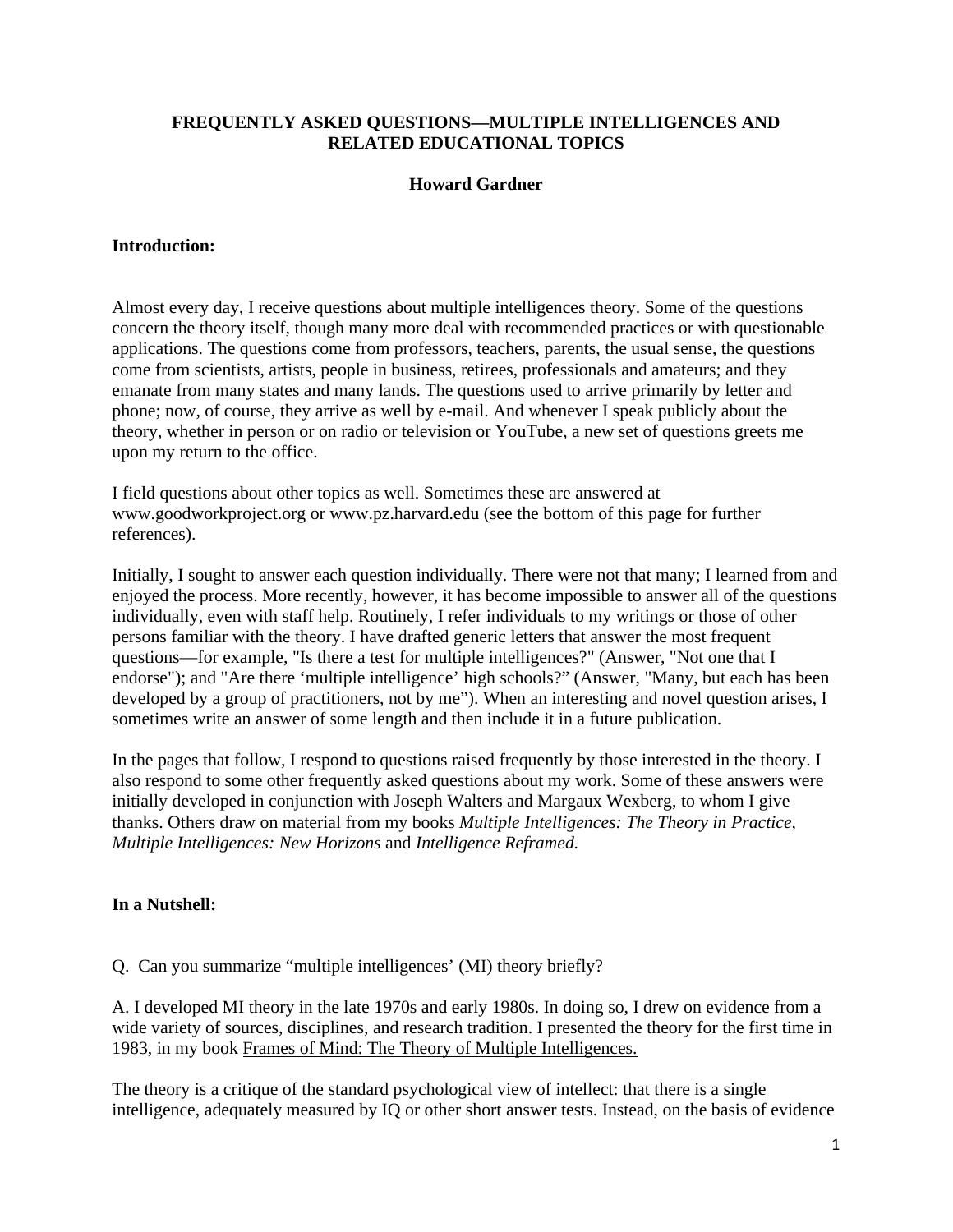from disparate sources, I claim that human beings have a number of relatively discrete intellectual capacities. IQ tests assess linguistic and logical-mathematical intelligence, and sometimes spatial intelligence; and they are a reasonably good predictor of who will do well in a  $20<sup>th</sup>$  (note: NOT  $21<sup>st</sup>$ ) century secular school.

But humans have several other significant intellectual capacities. In my original book, I described musical intelligence, bodily-kinesthetic intelligence, interpersonal (social) intelligence, and intrapersonal intelligence (understanding of self). A few years later, I added the naturalist intelligence: the capacity to make consequential distinctions in the world of nature. I also have speculated about two other possible intelligences: existential intelligence, the intelligence of 'big questions'; and pedagogical intelligence, the intelligence that allows human beings to convey knowledge or skills to other persons.

For something to qualify as an intelligence, it has to satisfy the eight criteria laid out in chapter 4 of Frames of Mind.

In comparing MI to traditional psychological view of intelligences, I find it useful to invoke the metaphor of the computer. Belief in a singular intelligence implies that humans possess a single general purpose computer, which can perform well (hi IQ), average (normal IQ) or poorly (low IQ). Belief in multiple intelligences theory implies that human beings possess several relatively independent computers; strength in one computer does not predict strength (or weakness) with other computers. Put concretely, one might have high (or low) spatial intelligence and yet that does not predict whether one will have high (or low) musical or interpersonal intelligence.

Q. What are the major scientific implications of the theory?

A. Two interesting implications. The intelligences constitute the human intellectual toolkit. Unless grossly impaired, all human beings possess the capacity to develop the several intelligences. At any one moment, we will have a unique profile, because of both genetic (heritability) and experiential factors.

Identical twins will have similar cognitive profiles. But the profiles will not be identical; even though the genetic constitution is the same, identical twins have different experiences (even in utero!) and once born, they can be motivated to distinguish themselves from their genetic clone.

Q What are the major educational implications of the theory?

A. It is important to stress that MI theory began as a psychological theory, one that also drew on brain and genetic knowledge in the early 1980s. I was surprised that the principal interest in the theory came not from psychologists but from educators. And that has remained largely true until today.

Initially, I did not have strong ideas about how to apply MI theory to education. And indeed, no scientific theory can be translated directly into educational applications because education is suffused with values.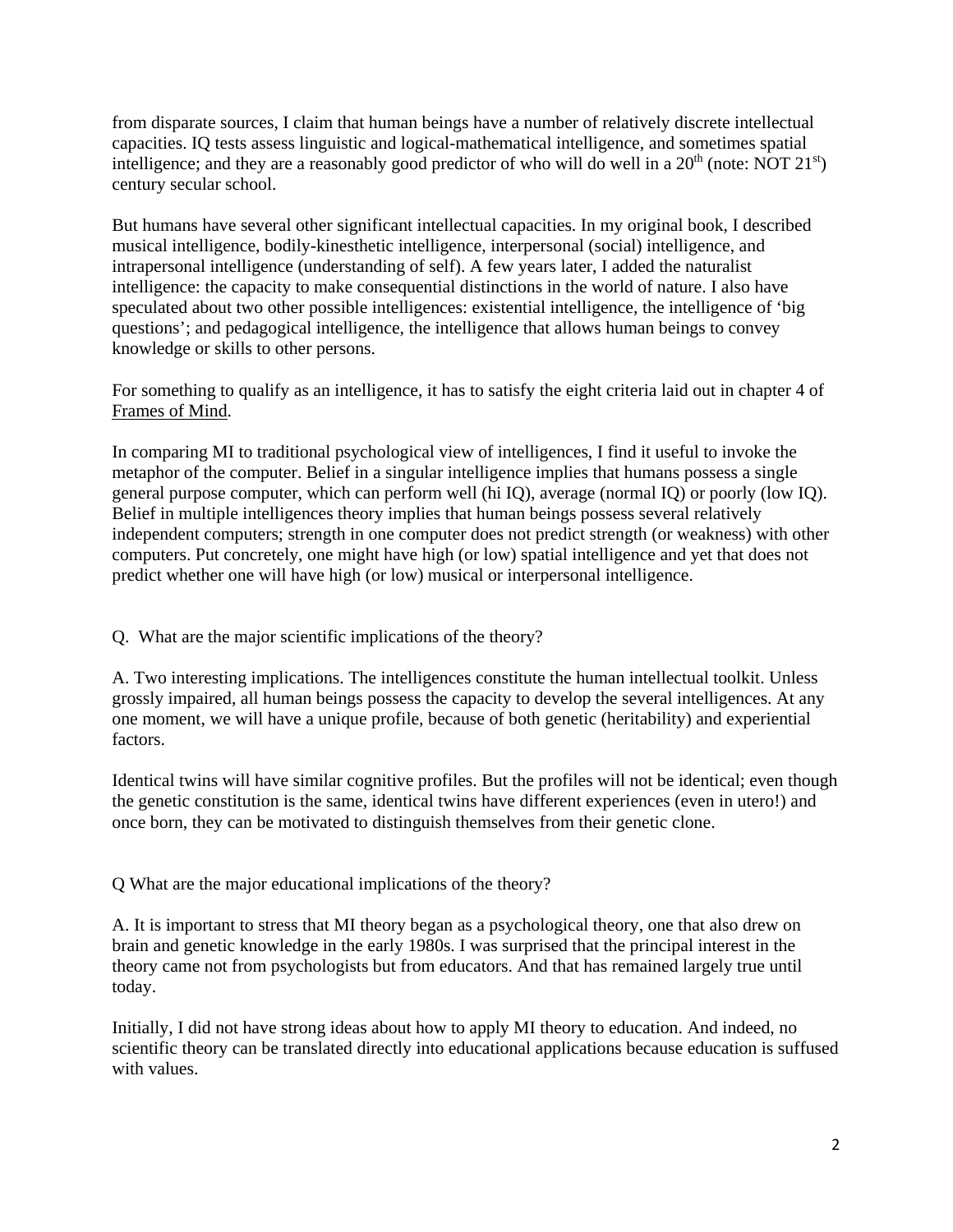That said, I think that there are two principal educational implications: Individuation and Pluralization. The first, individuation (also termed personalization), suggests that since human beings have their own unique configuration of intelligences, we should take that into account when teaching, mentoring or nurturing. As much as possible we should teach individuals in ways that they can learn and we should assess them in a way that allows them to show what they have understood and to apply their knowledge and skills in unfamiliar contexts.

Traditionally, individuation was possible only for families with means. Nowadays, with the easy accessibility of powerful digital devices, it is possible to individualize education for everyone.

If you think that this description is a critique of standardized testing, you are correct!

As for pluralization, that is a call for teaching consequential materials in several ways. Whether you are teaching the arts, the sciences, history, or math, you should decide which ideas are truly important and then you should present them in multiple ways. If you can present the art works of Michelangelo, or the laws of supply and demand, or the Pythagorean Theorem in several ways, you achieve two important goals. First of all, you reach more students, because some students learn best from reading, some from building something, some from acting out a story, etc. Second, you show what it is like to be an expert—to understand something really well. Think about anything with which you have a deep familiarity: your family, your neighborhood, your work, your hobby. Presumably you can describe and convey it in several ways. Indeed, if you are limited to only one way of conveying an important concept or topic, your own understanding is probably tenuous. We teachers discover that sometimes our own mastery of a topic is tenuous, when a student asks us to convey the knowledge in another way and we are stumped.

So much for the 'nutshell.' The rest of this Q and A is organized by topic and so you may want to skim the headers so that you can be guided toward your own area of curiosity as expeditiously as possible.

# **Terminology:**

Q. I am confused by terminology. Is intelligence a product, a process, a content, a style or all of the above?

A. I wish that this were a simple matter. Fundamentally, an intelligence refers to a biopsychological potential of our species to process certain kinds of information in certain kinds of way. As such, it clearly involves processes that are carried out by dedicated neural networks. No doubt each of the intelligences has its characteristic neural processes, with most of them quite similar across human beings. Some of the processes might prove to be more customized to an individual.

The intelligence itself is not a content, but it is geared to specific contents. That is, the linguistic intelligence is activated when individuals encounter the sounds of language or when they wish to communicate something verbally to another person. However, the linguistic intelligence is not dedicated only to sound. It can be mobilized as well by visual information, when an individual decodes written text; and in deaf individuals, linguistic intelligence is mobilized by signs (including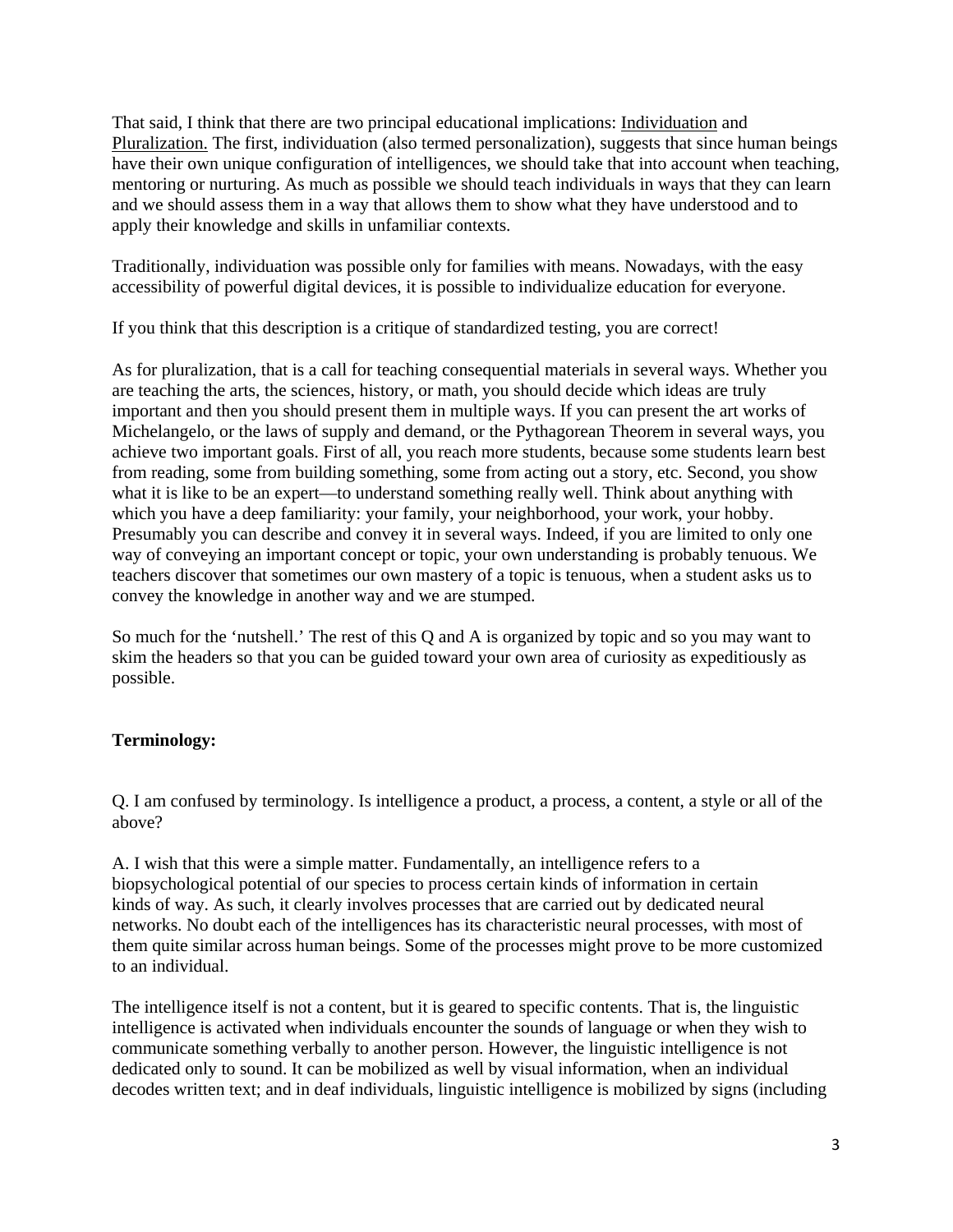syntactically-arranged sets of signs) that are seen or felt. Indeed, the language areas of the brain operate similarly, whether input comes through the eyes or through the ears.

From an evolutionary point of view, it seems probable that each intelligence evolved to deal with certain kinds of contents in a predictable world. However, once such a capacity has emerged, there is nothing that mandates that it must remain tied to the original inspiring content. As the term has it, the capacity can be *utilized* for other purposes. I assume, for example, that mechanisms related to the recognition of species in nature are now regularly used in recognizing commercial products (the socalled naturalist intelligence is used in the cultural world). Also some of the most powerful human systems—like written language—came about not directly through evolution but through the yoking of visual-spatial and linguistic capacities which had evolved for different purposes.

Speaking more loosely, we can describe certain products—for example maps, drawings, architectural plans—as involving a particular intelligence: in this case, of course, spatial intelligence. However, we must be aware that this characterization entails an inference on the part of an observer. It might be that an individual could accomplish architectural plans or fashion a piece of sculpture using a different (non-spatial) set of intelligences. Until such time as we can actually designate neural circuitry as representing one or another intelligence "in action", we cannot know for sure which intelligence or intelligences are actually being invoked on a specific occasion.

# **Learning Styles:**

Educators are prone to collapse the terms intelligence and style. For informal matters, that is no great sin though - to be frank - it grates on me.

In actuality, style and intelligence are fundamentally different psychological constructs. Style refers to the customary way in which an individual approaches a range of materials—for example, a playful or a planful style. Intelligence refers to the computational power of a mental system: for example, a person whose linguistic intelligence is strong is able readily to compute information that involves Language. Whether a person likes to use a certain intelligence is not the same as strength in an intelligence: I might love music but have only mediocre musical intelligence.

It is possible to integrate the notion of style with the notion of intelligence. Two people might have comparable linguistic intelligence. Yet one might use his linguistic intelligence to become a journalist or lawyer; while a person who is more introverted might become a poet instead.

Speak of styles, speak of intelligences, but don't conflate the two if you can help it. For further discussion of this point, see Chapter 6, myth #3, in my book Intelligence Reframed or Chapter 5 in my book Multiple Intelligences: New Horizons.

Q. You use the word "domain" a lot. What is a domain and how does it relate to an intelligence?

A. I am glad you asked this question. A domain is a new construct, developed by my colleague David Feldman. It refers to any organized activity in society, where individuals can be ranked in terms of expertise. Any occupation, any art or craft or sport, is a domain. The domains in a society can be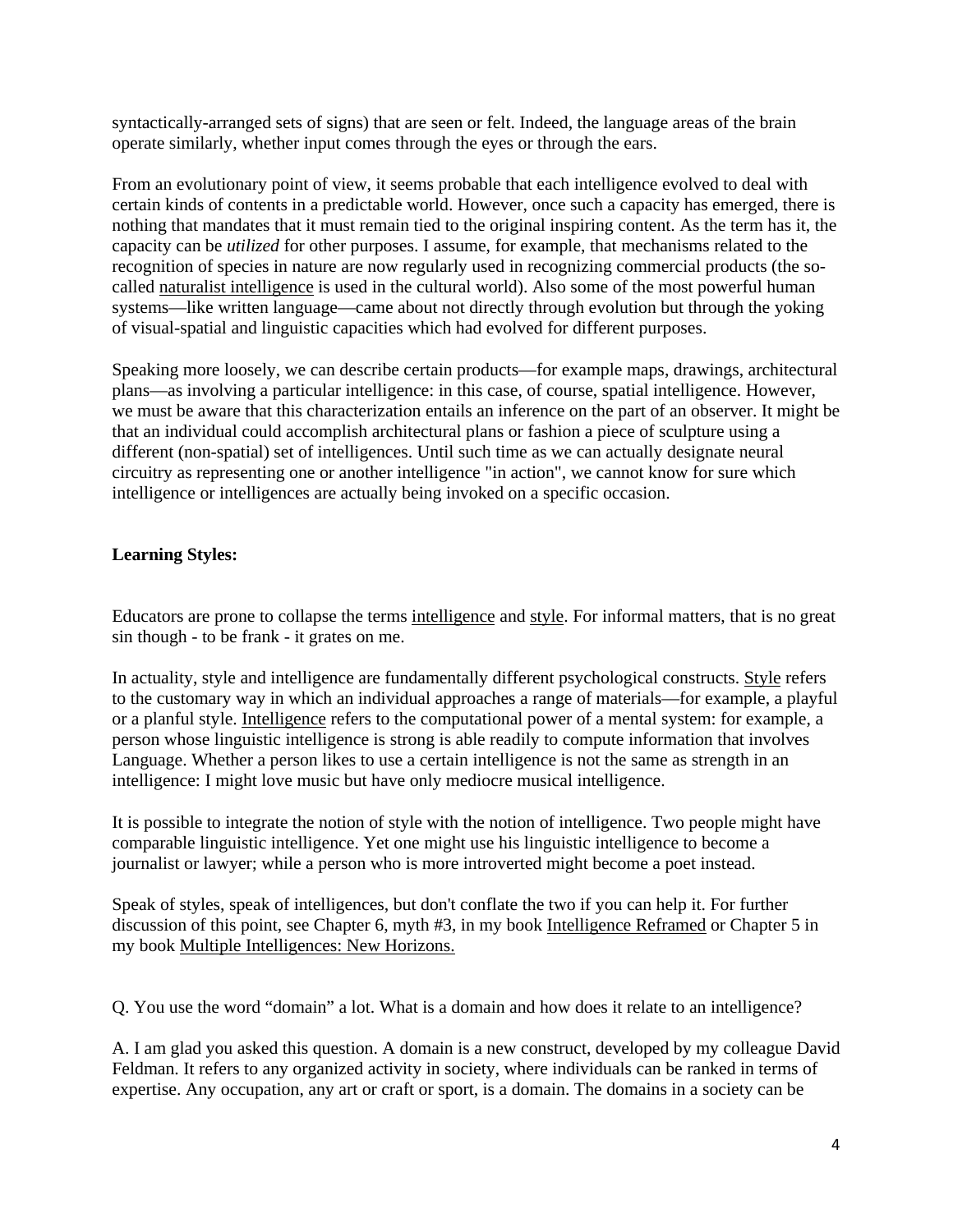thought of as the kinds of roles listed in the Yellow Pages of a physical or virtual phone book anything from Accounting to Zoology.

As I use it, the term intelligence refers to a set of human computational capacities. As humans, we have the ability to 'compute' language, number, social relations, spatial relations etc. We cannot directly see the intelligences. We observe them at work by observing individuals carrying out various kinds of behaviors and tasks. When a person sings, we assume that she is using at least her musical intelligence. When she dances, we assume that she is using at least her bodily and spatial intelligences.

You can see, then, that we really only observe individuals working in domains. We infer the intelligences on the basis of our best guess about the intelligences that are involved. But we cannot know for sure. The aforementioned dancer might well be relying heavily on her linguistic or intrapersonal intelligences—along with or instead of her bodily or spatial intelligences.

Through psychological and neurological research, it is possible to gather more compelling evidence about which intelligences are being used in a behavior or task. More casual observation has to be tentative.

For more on domains and disciplines, see *Intelligence Reframed,* Chapter 6, Myth #2 or the various discussions in *Multiple Intelligences: New Horizons*.

Q. Isn't it odd to speak of skill in gym or on the playing field as an intelligence? And wouldn't this mean that individuals with physical defects are mentally retarded?

A. I don't find it odd to speak of the bodily skill used by, say, an athlete, a dancer, or a surgeon as embodying intelligence. The performances of these individuals are valued in many societies and they involve an enormous amount of computation, practice, expertise. Snobbishness about use of the body reflects the Cartesian split between mind/body and a concomitant degradation of processes that seem less- or non-mental; however, contemporary neuroscience has sought to bridge this gap and to document the cognition involved in action (and, for that matter, in emotion).

As for the issue of retardation, it is true that the loss of a certain physical capacity could cause an individual to have problems in the bodily-kinesthetic area, just as loss of hearing or sight could cause problems with, respectively, linguistic or spatial capacities. As in those cases, therapists are challenged to substitute other systems, be they other bodily mechanisms or artificial prosthetics.

Indeed, computer scientists have already produced robots that carry out physical actions as well as other kinds of prosthetics that can substitute for impaired sensory or motor capacities. We can even monitor whether the appropriate regions of the brain are working, despite limitations on performance. In the near future, individuals with such impairments may be able to use these devices in order to carry out just those actions that unimpaired individuals execute with their bodies. The once notable gap between physically impaired and unimpaired may disappear.

Through his organization, www.cast.org, my colleague David Rose has devised curricular materials that allow seemingly impaired individuals to perform at normal or even above average levels. Instead of speaking of individuals as impaired, he prefers to talk about curricula or even schools that are disabled.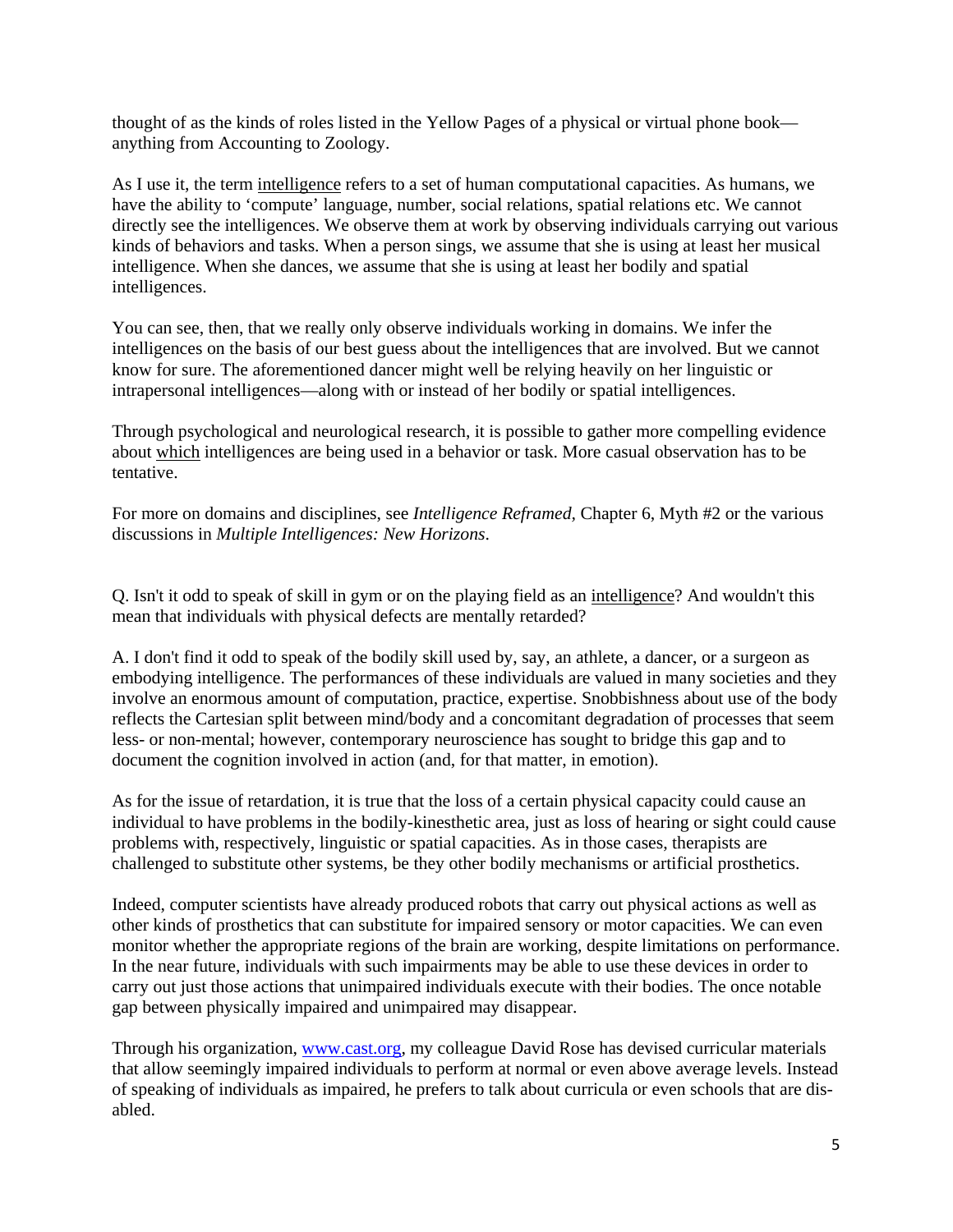Should one use the term "intelligence" in such cases? It depends on the role played by the individual. If the machine simply substitutes for the individual, then it is the machine, rather than the individual, that is displaying intelligence. But if the individual herself is programming the machine, or making consequential decisions that can be monitored through neuro-radiological means, then the individual herself is exercising a particular intelligence: the computer is a tool in her hands.

Indeed, the same line of reasoning can be invoked with respect to music. Composition used to presuppose instrumental and notational skills: now computers can substitute for both. The analyst must locate the source of the intelligence: does it inhere in the programmer, the program, or the user of the program?

# Q. How does intelligence relate to creativity?

A. Having studied intelligence, and proposed a pluralistic view of intelligence in the early1980s, I then turned my attention to creativity. Not surprisingly, I ascertain that there are many forms of creativity. Domains involving characteristic combinations of intelligences also exhibit characteristic forms of creativity. So, for example, creativity in physics turns out to be quite different from creativity in poetry or politics or psychology. Generalizations about creativity are destined to be weak; the devil lies in the details about the creative domain in question. More generically, psychologists agree that a creative product or discovery must be both novel and acceptable by relevant audiences. We can distinguish the BIG C creativity of a Picasso or Einstein from the ordinary Middle C or small c that characterizes most of our products or discoveries

A few more comments about creativity. First of all, one cannot be creative unless one has mastered a domain—that process can take up to ten years. Second of all, creativity probably has more to do with personality than with sheer intellectual power. Individuals who enjoy taking risks, who are not afraid of failure, who are attracted by the unknown, who are uncomfortable with the status quo are the ones who are likely to make creative discoveries. Finally, as stressed by my colleague Mihaly Csikszentmihalyi, creativity should not be viewed simply as a characteristic of an individual. Rather, creativity emerges from the interaction of three entities: l) the individual, with his given talents, personality, and motivation; 2) the domain—the discipline or craft in which the individual is working; 3) the field—the set of individuals and social institutions that render judgments about quality and originality.

I have written a great deal about creativity. See my books *Creating Minds, Extraordinary Minds,* and *Five Minds for the Future.* See also chapter 8 of *Intelligence Reframed*, chapter 3 of *Multiple Intelligences: New Horizons* and chapter 4 of *Multiple Intelligences: The Theory in Practice.* 

#### **The Theory:**

Q. Is Multiple Intelligences really a theory? Could it be confirmed or disconfirmed by experiment?

A. The term "theory" oscillates between two quite different meanings. Among physical scientists, the term is reserved for an explicit set of propositions which are linked conceptually and whose individual and joint validity can be assessed through systematic experimentation (Think of physics a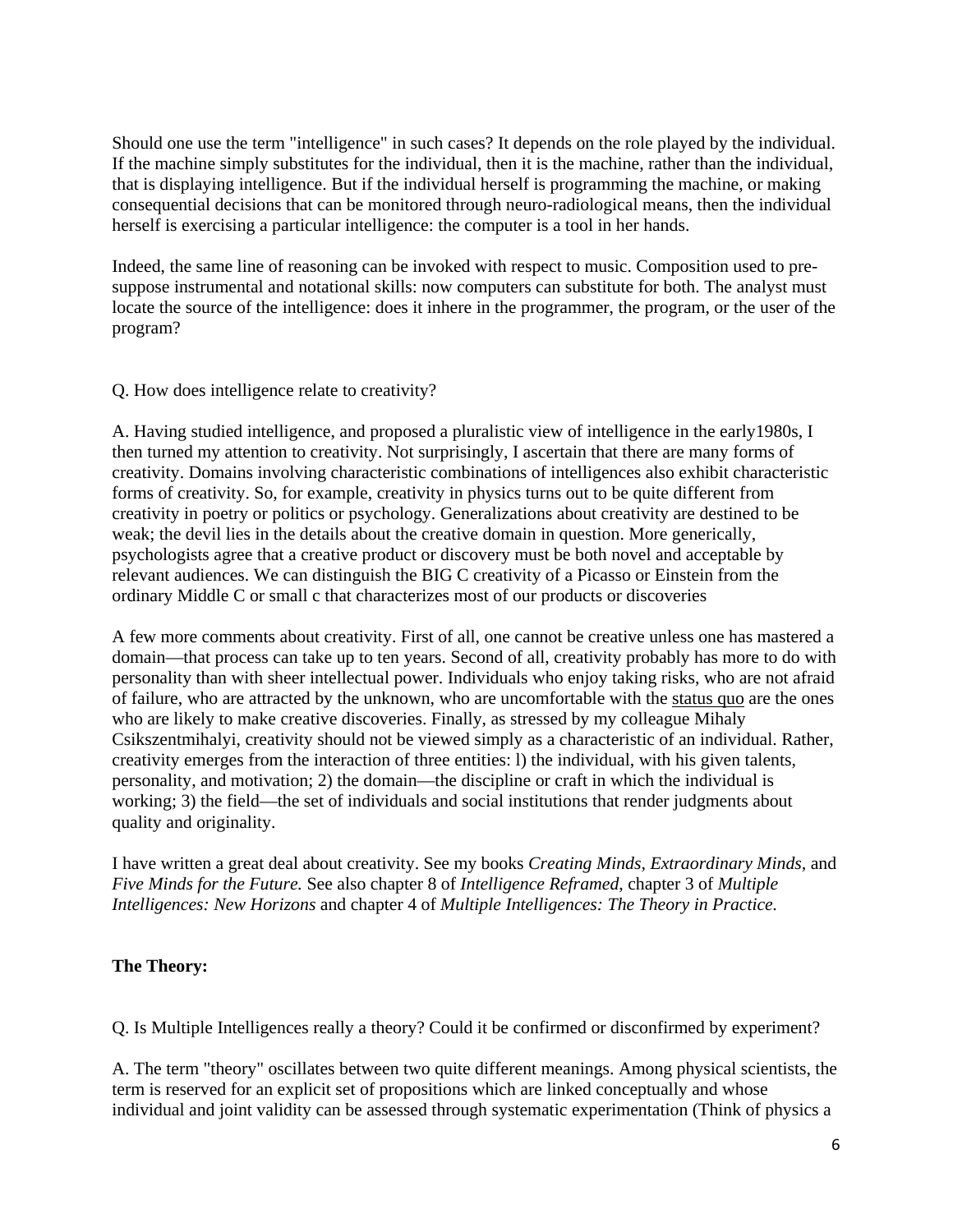la Isaac Newton or Albert Einstein). Among lay persons, the term is used promiscuously, to refer to any set of ideas put forth orally or in writing—as the man on the corner says, "I've got a theory about that."

Multiple Intelligences falls somewhere in between these two uses. There is no systematic set of propositions which could be voted up or down by a board of scientists. On the other hand, the theory is not simply a set of notions that I dreamed up one day. Rather, I offer a definition, a set of criteria for what counts as an intelligence, data that speak to the plausibility of each individual intelligence, and methods for revising the formulation. The criteria are laid out in chapter 4 of *Frames of Mind*

In many sciences, theories occupy this intermediary status. Certainly, theories in the social sciences attempt to be as systematic as possible yet they are rarely proved or disproved in a decisive way. And broad theories in the natural sciences, like evolution or plate tectonics, are similarly immune from a single, simple test. Rather, they gain or lose plausibility on the basis of an accumulation of many findings over a long period of time.

This is how I think about MI theory. I've put forth a candidate set of intelligences that are said to have their own characteristic processes and to be reasonably independent of one another. Over time, the particular intelligences nominated, and their degree of dependence or independence of one another, will be more firmly established.

Individuals in search of a decisive "thumbs up" or "thumbs down" vote on any theory of intelligence are naive. Still, it is important to indicate the kinds of consideration that will lend greater or lesser plausibility to the theory. Suppose that it was discovered that a certain region of the brain in fact subserved more than one intelligence; or that individuals who were strong in one intelligence were invariably impaired in another intelligence; or that symbol systems that were ostensibly associated with one intelligence actually drew on the same cognitive processes as another intelligence. Each of these lines of evidence would cast doubt on the validity of the overall theory, though, following appropriate revision, there might continue to be some validity to the theory. We do not reject Piaget's overall theory of cognitive development or Freud's theory of unconsciousness processes just because some of its specific claims have been undermined by subsequent research.

Q. How does MI theory relate to the psychometricians' notion of 'g' or general intelligence?

A. MI theory questions not the existence but the province and explanatory power of g. 'g' is a statistical outcome and its strength varies to some extent on the assumptions that are built into the factorial model being employed. We do not really understand what is measured by 'g'—it could be anything from sheer intellect to motivation to skill in following instructions to the ability to shift facilely from one kind of problem to another.

I am uncomfortable with the assumption inherent in 'g': that an individual who has a high 'g' could be equally accomplished in any intellectual area. In fact MI theory is an extended argument against this all-purpose view of intellect. For additional discussion see *Intelligence Reframed,* Chapter 6, Myth #5.

Q. Are the origins of our variations in intelligence biological or cultural? Do particular cultures tend to evidence particular strengths?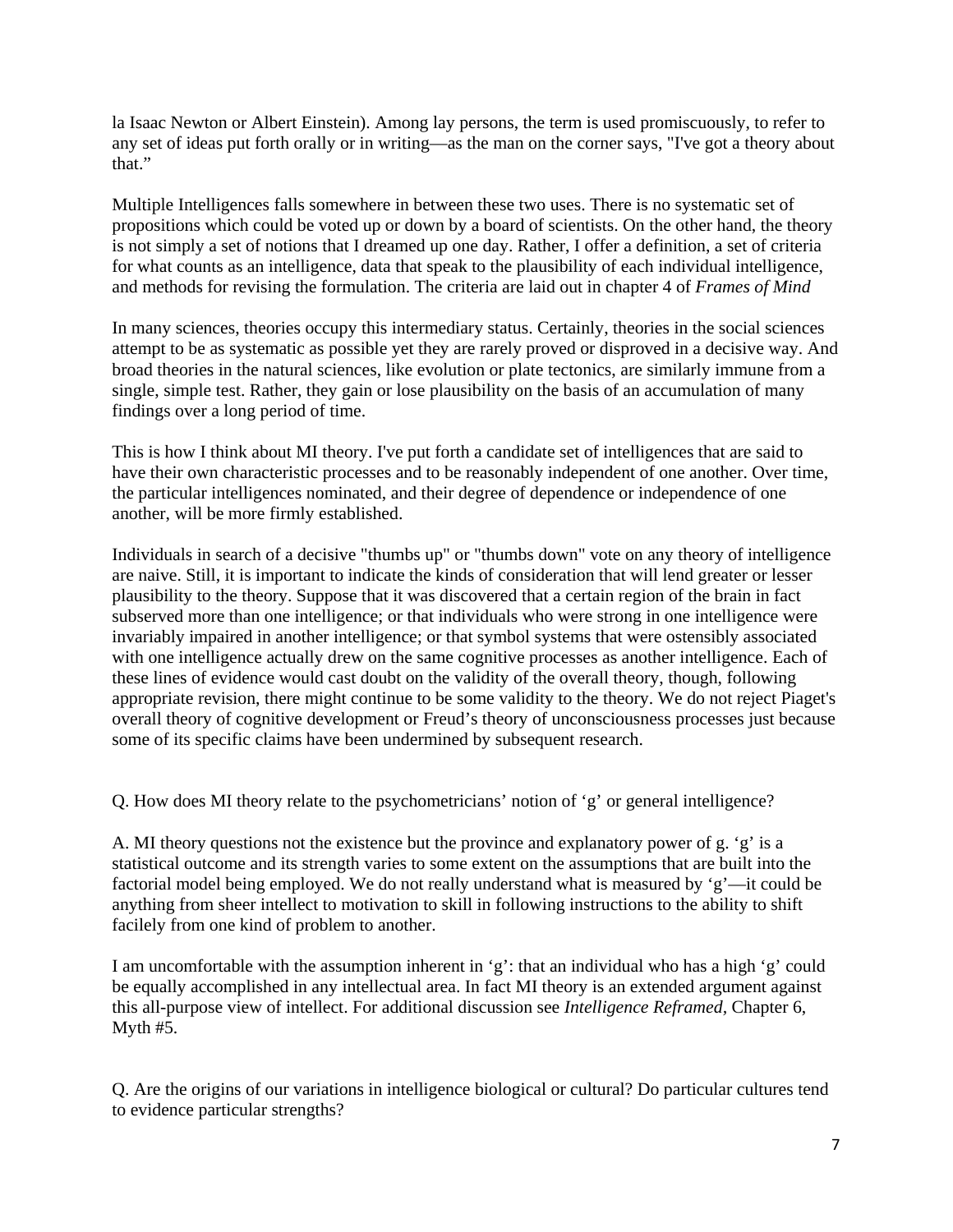A. The extent to which intelligences develop is a joint product of biological (genetic potential), the emphasis a culture places on an activity, the excellence of the instruction, and the motivation of the individual. Any individual can strengthen an intelligence if she is well motivated; if her ambient culture values that intelligence; if there are ample human and artifactual resources (i.e. texts, computer programs, apps) on which she can draw.

Q. What is the status of existential/spiritual intelligence and of pedagogical intelligence?

A. At present I am not gathering empirical data about these and other candidate intelligences. I and others are free to talk or write about these intelligences more informally. There is no foolproof way of determining what is or is not an intelligence. And while I devised the criteria, in principle anyone can apply them. In the past, much of my time was spent in trying to explain why the evidence does not support the postulation of other candidate intelligences—e.g. religious intelligence, moral intelligence, humor intelligence, etc. For a discussion of issue see chapter 4 of Intelligence Reframed.

# **Assessment:**

Q. Could one construct a set of tests for each of the intelligences?

A. Almost always, this question comes up—as Jean Piaget famously quipped, it is "the American question."

At one time, I thought it would be possible to create a set of tests of each intelligence—an intelligence-fair version, to be sure—and then simply to determine the correlation between the scores on the several tests. I now believe that this would be an extremely difficult feat to accomplish. Indeed, I think it could only be accomplished if one were to develop several measures for each intelligence, and then make sure that individuals were comfortable in dealing with the materials and methods through which each intelligence were measured. And so, for example, spatial intelligence would be a product of one's performances in such activities as finding one's way around an unfamiliar terrain, playing chess, reading blueprints, and remembering the arrangement of objects in a recently vacated room.

Were such a measurement of intelligence to be done, the findings would be of scientific interest—at least to me! However, one reason why I have moved away from the creation of such measures is that they may lead to new forms of labeling and stigmatization. As I have argued, the intelligences should be mobilized to help individuals learn important content and not used as a way of categorizing individuals. To use the language of one of my critics, I do not want to inspire the creation of a new set of "losers."

As you may know, many other people have devised MI tests. The best known is probably the MIDAS test, developed by Branton Shearer. These tests typically give a rough-and-ready sense of people's interests and preferences. They suffer from two deficiencies: l) They don't actually measure strengths—you would need performance tasks to determine how musically intelligent, or spatially intelligent, or interpersonally intelligent a person is; 2) The tests assume that the person has good intrapersonal intelligence—that is, he or she knows himself well. But many of us think that we know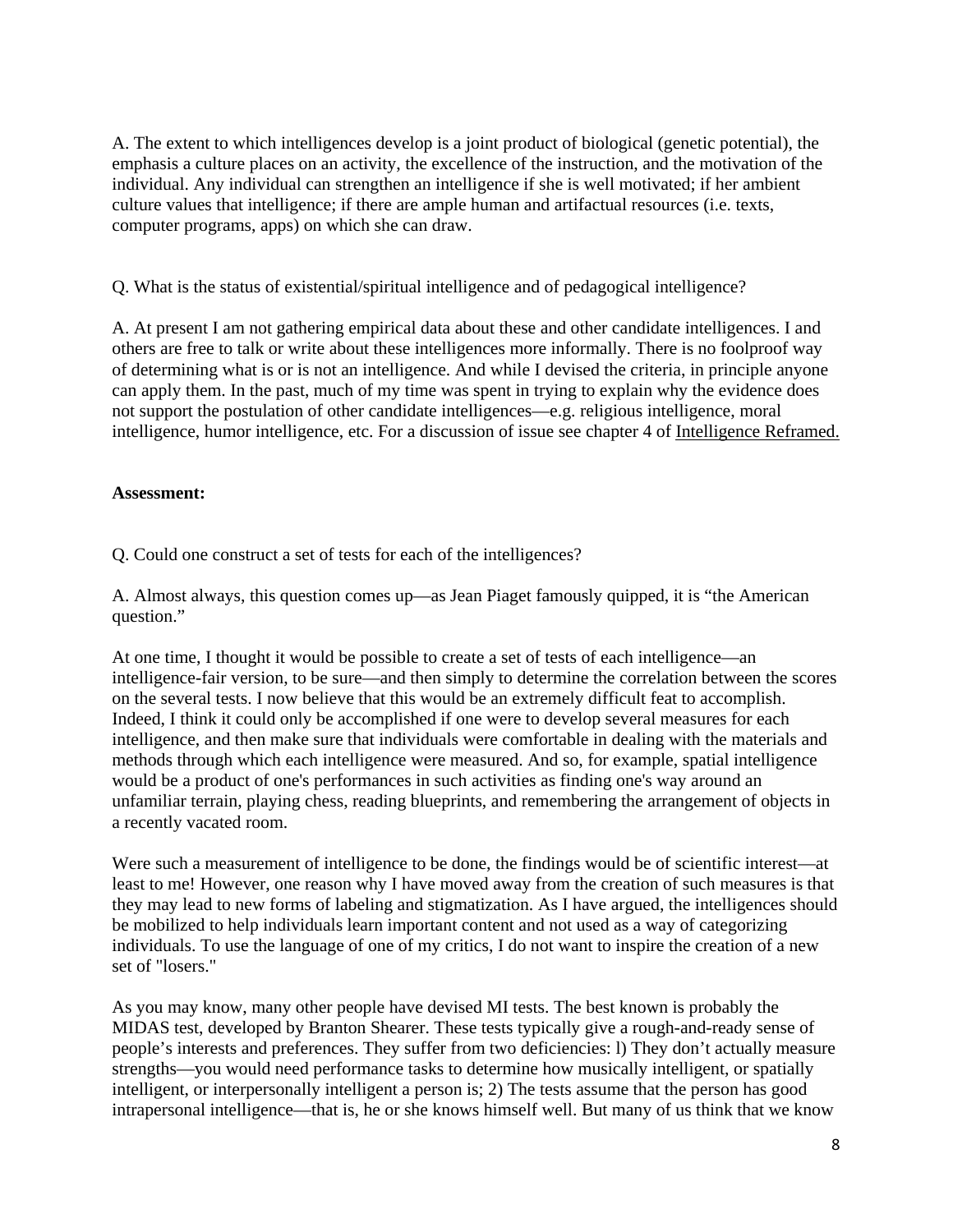ourselves better than we really do. I doubt that anyone would score herself or himself low in the personal intelligences, but some of us must have lesser personal intelligence than others.

I should add that in recent years, Shearer has begun to accumulate evidence that performance on the MIDAS correlates with abilities in certain areas, as determined by other indexes. Such findings suggest that, in addition to being a reliable measure, the measure also has some validity.

It is perfectly fine for a person to use the MIDAS or other measurements to learn about the idea of multiple intelligences. Indeed, people—both young and old—often find it interesting and illuminating to think about their own and/or other person's intellectual profile. And yet, I must stress, we can only learn about a person's intelligences if we actually measure how well they perform on tasks that presumably draw on specific intelligences.

If you want to see the multiple intelligences in action, I can suggest three venues. First of all, classrooms that have been developed using the materials of Project Spectrum (http://www.pz.harvard.edu/research/Spectrum.htm). This Project, initially developed to assess the intelligences in a preschool classroom, consists of many attractive games which provide a rough-andready measure of the intelligences of young users.

Second, is a theme park in Denmark called Explorama (http://www.danfossuniverse.com/). Explorama consists of several dozen games which individuals across the age spectrum can play. In the process of playing these games, individuals gain insight to the intelligences where they are strong and the intelligences which they should exercise more often. Also, one has the opportunity to predict how one will fare at the various play stations—this turns out to be a measure of intrapersonal intelligence.

Third, the application Makey Makey (http://www.makeymakey.com/) gives individuals the opportunity to create experiences which draw on the several intelligences. Informed observers can watch users at work and infer the nature of their intellectual profiles.

Q. Does the brain evidence continue to support your theory?

A. In brain sciences, a decade is a long time, and the theory of multiple intelligences was developed three decades ago. We now know much more about the functioning and development of the nervous system. I find the neurological evidence to be amazingly supportive of the general thrust of MI theory. The evidence supports the particular intelligences that I described and provides elegant evidence of the fine structure of such capacities as linguistic, mathematical, and musical processing.

It is sometimes said that the brain is a very flexible organ, subject to the events of early experience, and that that fact calls into question the theory of multiple intelligences. This remark is not pertinent. The fact of "neural plasticity" is independent of the issue of different intelligences. A multiple intelligences theory demands that linguistic processing occurs via a different set of neural mechanisms than does spatial or interpersonal processing. The fact that the processing may occur in somewhat different regions of the brain across individuals, by virtue of their early experience, is interesting to know but not relevant to the identification of intelligences *per se.*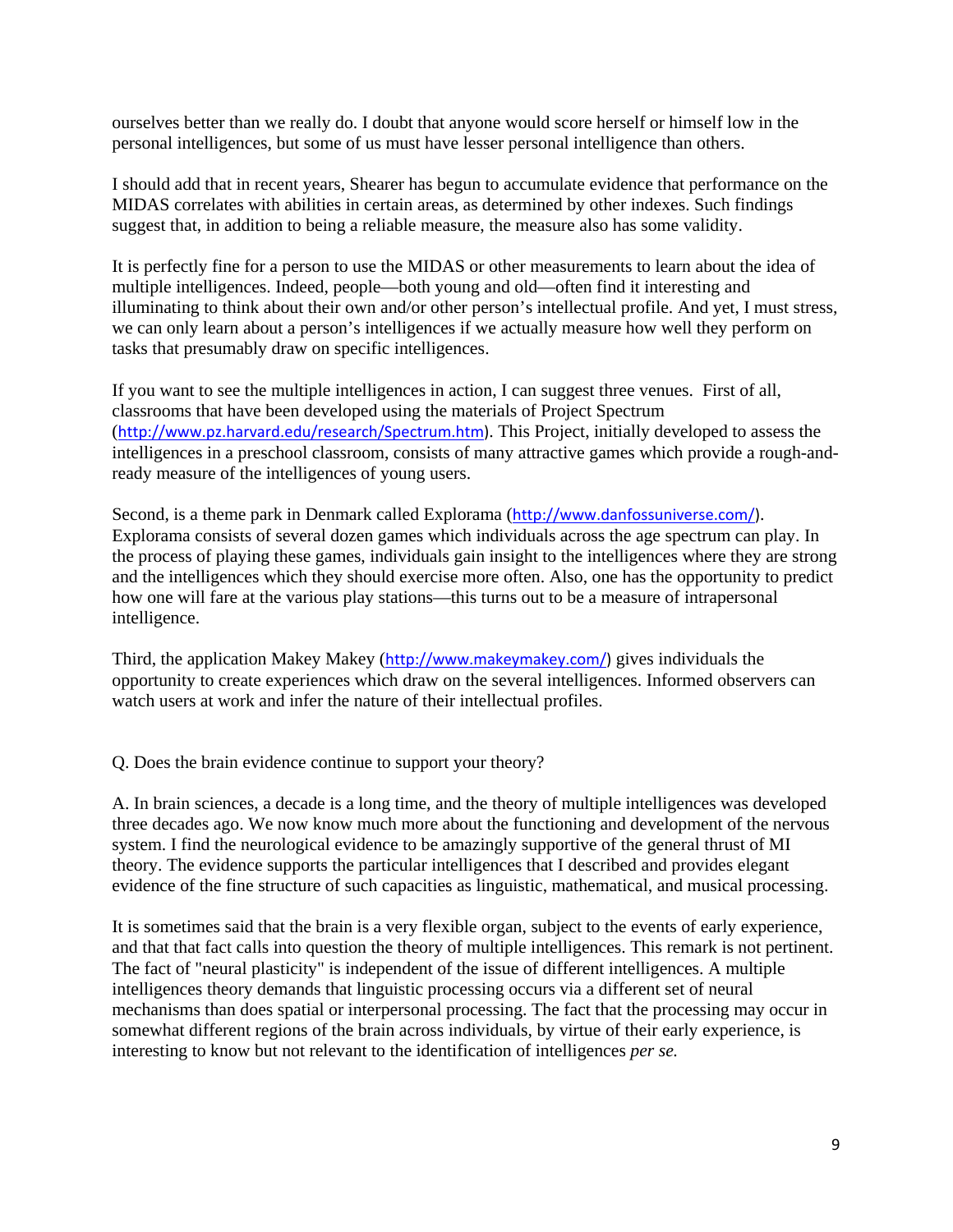Indeed, suppose that, in one person, musical processing occurred in region A and spatial processing in Region B. Suppose, further, that these representations were reversed in another person. MI theory would not thereby be affected. Even if musical intelligences were represented in regions A, B, and C, in one person, and regions D, E, and F, in a second person, that still would not affect the theory. If, however, musical and spatial processing were identically represented in a population of persons, that fact would suggest that we are dealing with one intelligence, and not with two separate intelligences.

For an update of brain evidence about multiple intelligences, see DAVIS ET AL. Starting in 2013 I will be presenting pertinent research on the website (OASIS).

### Q. What do other scholars think of MI theory?

A. As can be anticipated, there is a wide spectrum of opinion, both within psychology and across the biological and behavioral sciences. Those involved in standard psychometrics are almost always critical of the theory; among those psychologists who are not psychometricians, there is openness to the expansion of the concept and measurement of intelligence. Still, psychologists like neat measures of their constructs and there is frustration that the "new" intelligences are not as readily measured as the standard ones (See the response to the question on assessment). Also, psychologists really think of intelligence as 'scholastic capacity' while I am trying to expand the notion of intelligence to extend to all manner of human cognitive capacities.

Scholars are not known for responding generously to new theories, and so I have not been surprised at the considerable criticism leveled at MI theory. Perhaps a more reliable index of reception is the extent to which the theory is cited in scholarly articles and textbooks. Over the years, the theory has been mentioned in innumerable articles and in most texts that touch on issues of intelligence. These references are generally respectful.

Most gratifying has been the response by scholars in the "harder" sciences (such as biology) on the one hand, and in more distant fields (such as the arts and humanities) on the other. The idea of multiple intelligences has considerable appeal across the disciplines, and my particular choice of intelligences is often endorsed. If one wanted to critique the theory, one could point out that these individuals are not expert in the psychology of intelligence. If one wanted to praise the theory, one could point out that these scholars have less of an ax to grind.

#### Q. Is a rapprochement possible between MI and other theories of intelligence?

A. Certainly, to some extent. Aspects of the theory are compatible with propositions put forth by other theorists. I am comfortable with the biocultural approach defended by Stephen Ceci; the emphasis on media and symbol systems adopted by David Olson; the cultural sensitivity emphasized by Patricia Greenfield; the multi-factorial stance of earlier scholars like L. L. Thurstone. More broadly speaking, the modular approach put forth by psychologists like Steven Pinker, Leda Cosmides and John Tooby, linguists like Noam Chomsky, and anthropologists like Stephen Mithen is quite consonant with the recognition of distinct intelligences.

Recently, the most widely discussed approach to intelligence is the "triarchic" model put forth by Robert Sternberg. Sternberg and I agree more on our criticism of standard intelligence theory than on the directions that new theoretical work should follow. That is, we reject the focus on a single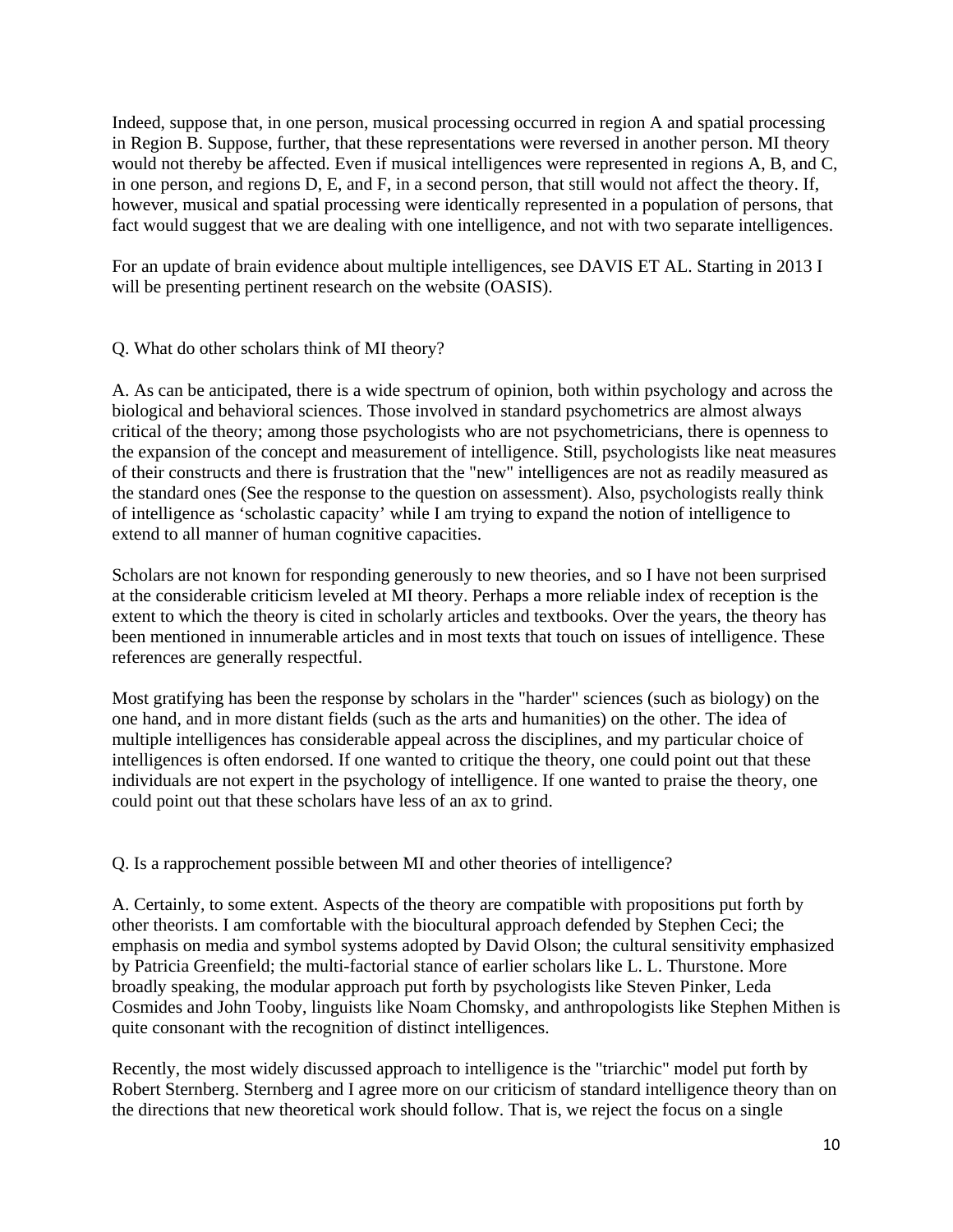scholastic intelligence that is measured by a certain kind of short answer test. Sternberg proposes three different facets of intelligence—which he labels the componential, the experiential, and the contextual; and he has gone on to devise various measures for each.

Along with most other theorists in this area, Sternberg does not attend to the particular contents with which intelligence operates. That is, it is immaterial to his theory whether the individual is processing words or pictures or bodily information or material from the personal or natural world. Rather, more sympathetic to a "horizontal" view of mind, he assumes that the same components will operate, in essentially the same way, irrespective of the kind of material that is being processed. Here our intuitions and claims differ fundamentally.

I applaud Sternberg's effort to develop new measures of intelligence as well as his courage in working with college admissions offices at elite colleges and universities. Such measures cannot but help broaden our notions of human capacities. I wish, however, that his new measures were more adventurous. In my view, Sternberg adheres too closely to the kinds of linguistic and logical items that have traditionally dominated intelligence testing; and I suspect his new measures will end up correlating quite highly with standard tests and with one another. In these emphases, Sternberg reveals that he is much more of a psychologist and a psychometrician than I am. And this may explain why his work has been of greater interest to psychologists, while mine has captured the interest of educators and the lay public.

# **The Structure of Intelligences and their Combination:**

Q. Need the intelligences be entirely independent?

A. The theory is simpler, both conceptually and biologically, if the various intelligences are totally independent of one another. Yet there is no necessity that each intelligence be wholly independent of the others; and it may turn out empirically that certain intelligences are more closely tied together than are others, at least in particular cultural settings or on certain kinds of tasks or test.

The independence of intelligences makes a good working hypothesis. It can only be tested by using appropriate measures in different cultural settings (see Assessment, above). Otherwise we might prematurely jump to the conclusion that two intelligences are tied together, when in fact the apparent correlation is an artifact of a particular measure in a particular culture. The reason for underscoring independence is to alert individuals to the possibility that strength in one area does not necessarily signal strength in other areas—and the same goes, of course, for weakness. At a practical level, individuals will show pairs of strengths and weaknesses. Life is interesting, however, because these couples are not predictable...no more predictable than the romantic attraction (or aversion) between two individuals.

Q. How do you know that the intelligences represent the right-sized unit of analysis? Can't each of the intelligences be broken down indefinitely, for example?

A. I question the notion that there is a single, uniquely correct unit of analysis in an area as complex as intelligence. For certain purposes—for example, determining whether a retarded person is capable of benefiting from schooling—a single measure like IQ *might* suffice. On the other hand, if one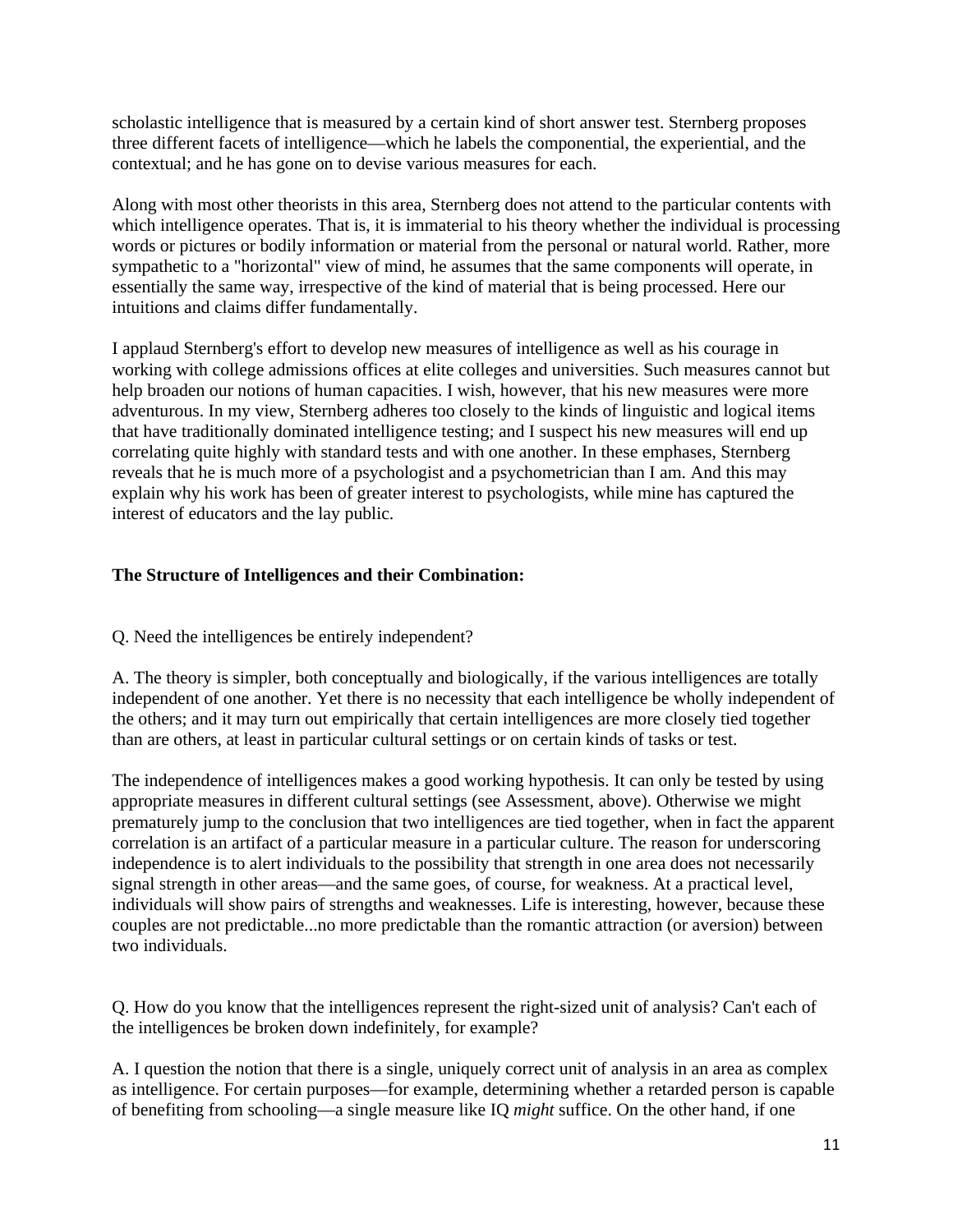wants to model what is involved in particular musical tasks, like performing or composing, it is evident that a single construct of "musical intelligence" is far too gross. Presumably everyone studying at Julliard has high musical intelligence; still the details of their profiles may be quite different from one another.

In writing about the multiple intelligences, I have always noted that each intelligence is itself comprised of constituent units. There are several musical, linguistic, and spatial subintelligences; and for certain analytic or training purposes, it may be important to dissect intelligence at this level of fineness.

I justify my small set of intelligences on the basis of parsimony and usefulness. If I were to write about dozens of subintelligences, I might well be more accurate in a scientific sense. Yet this move would cause the construct to be unwieldy for educational uses or for rough-and-ready selfknowledge. Moreover, there is evidence to suggest that the subintelligences often work together and support one another; and for that reason, too, it makes sense to speak of 8 or 9 intelligences, rather than 1 or 100.

Q. What about the often noted connection between mathematical and musical intelligences?

A. There is no doubt that individuals who are mathematically talented often show an interest in music. I think that this linkage occurs because mathematicians are interested in patterns, and music offers itself as a goldmine of harmonic, metric, and compositional patterns. Interest, however, is not the same as skill or talent; a mathematician's interest in music does not predict that she will necessarily play well or be an acute critic of the performances of others.

Of equal importance, the imputed link rarely works the other way. We do not expect of randomly chosen musicians that they will be interested, let alone skilled, in mathematics. There may also be a bias in the kind of music at issue. Those involved in classical music are far more likely to be oriented toward science and mathematics than those involved in jazz, rock, rap, and other popular forms.

These observed correlations and lack of correlation suggests another factor at work. In certain families and perhaps also certain ethnic groups, there is a strong emphasis placed on scholastic and artistic accomplishment. Youngsters are expected to do well in school and also to perform creditably on an instrument—typically piano or string. These twin goals yield a population with many youngsters who stand out in math and music. There may be other common underlying factors, such as willingness to drill regularly, an inclination toward precision in dealing with marks on a piece of paper, and a desire to attain high standards. One would have to sample a wide variety of skills—from being punctual to writing cogent essays—before jumping to the conclusion that a privileged connection exists between musical and mathematical intelligence.

Q. What about capacities that cut across the different intelligences, such as memory?

A. I am skeptical about the existence of so-called *horizontal* faculties—faculties like memory or attention or perception that are alleged to operate equivalently across all kinds of content. In my view one of the most important discoveries in the cognitive and brain sciences is that the mind is better viewed in a *vertical* way: as a set of faculties geared to particular contents in the external world and in human experience.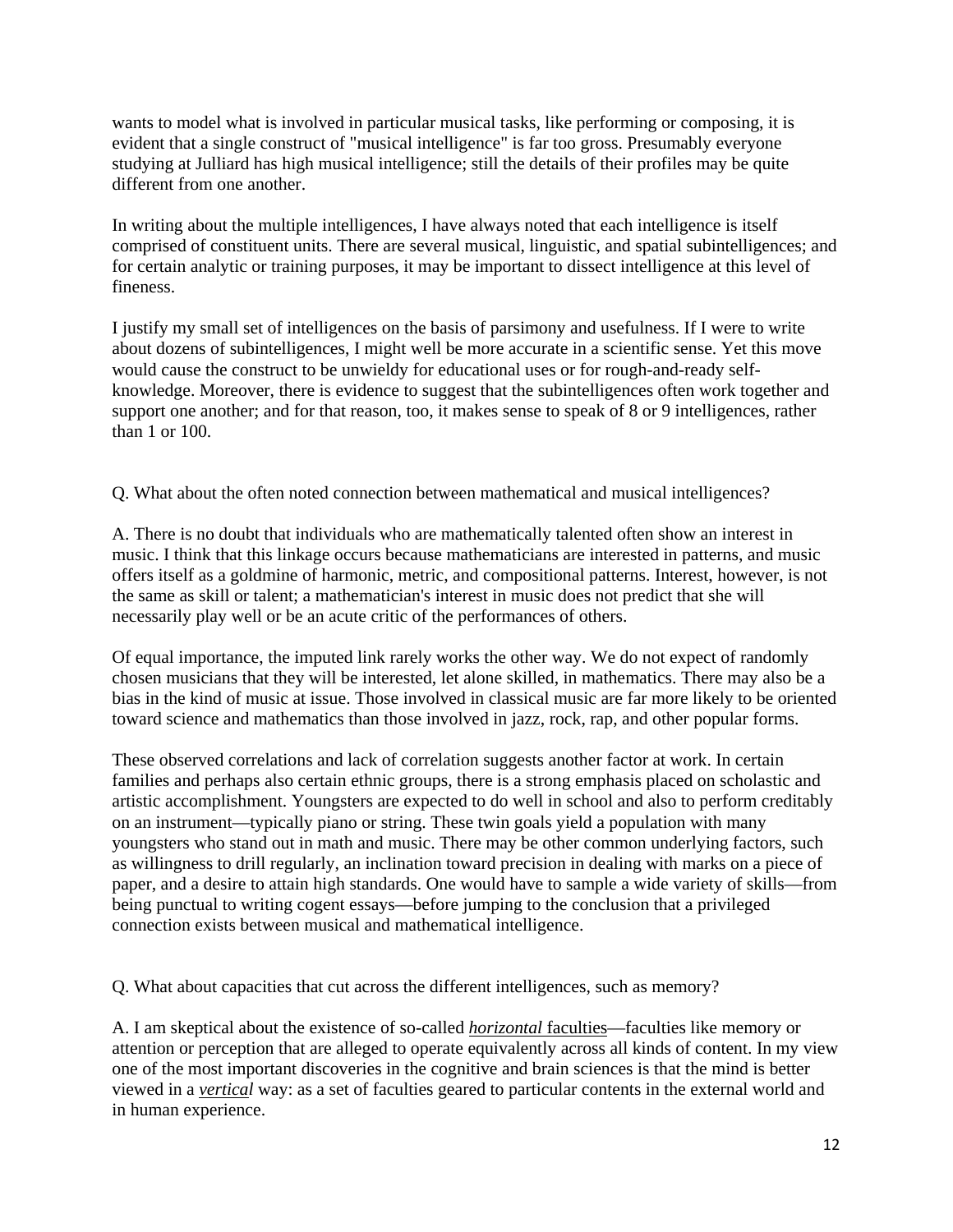Looking more specifically at memory, considerable neuropsychological evidence documents different kinds of memory: immediate memory, short term memory, long term memory, semantic (or generic) memory, and episodic memory (memory for particular events), procedural memory (knowing how) and propositional memory (knowing that). These memories reflect different psychological processes and are served by different neural centers. There is convincing neuropsychological evidence that linguistic memory can be separated from musical memory, memory for shapes, faces, bodily movements and the like. The notion of a single unitary memory falls apart under closer inspection.

It is instructive to consider what one means in speaking of "memory". Usually this statement means that the person in question has a good linguistic memory—he or she can remember names, dates, definitions. We generally do not have a clue about whether such a person is equally facile at remembering visual patterns, musical patterns, bodily movements, or the way that he or other persons felt at a recent social event. Each of these skills may have its own mnemonic process, quite unrelated to the others. Even when individuals remember the same episode, they may have coded very different forms of information about that event.

Q. How can diverse and independent intelligences function effectively without a leader or executive?

A. A theory that does not posit an executive function has certain advantages over one that does. Such a theory is simpler; it also avoids the specter of infinite regression—the question of who or what is in charge of the executive? Nor does effective work require an executive. Many groups—be they artistic or athletic—perform well without a designated leaders; and an increasing number of work teams are organized heterarchically rather than hierarchically. Complexity theory documents how well organized entities can arise naturally without the need for a 'master plan.'

The question of an executive—what I have sometimes called a "Central Intelligences Agency" needs to be considered on the theoretical and practical planes. On the theoretical plane, the question is whether behavior is better modeled as the result of some kind of executive function. That executive function could be "smart"—intentionally making well-motivated decisions—or "dumb"—simply a traffic cop that ensures that two antagonistic processes are not going off simultaneously. Considerable evidence suggests that such executive functions are handled by structures in the frontal lobe. The "modeler" must then decide whether to consider this a separate intelligence, or an emergent from other intelligences, such as the intrapersonal intelligence. At present, I lean toward the latter alternative.

At a practical level, we need to ask how individuals can best organize their activities and their lives. Here there are vast and interesting individual differences. Some individuals are quite reflective and "meta-cognitive": they are immersed in self-conscious planning, and this planning can be of considerable aid in accomplishing goals. Other individuals are more intuitive: they know what they want to do and they just accomplish their business when they find themselves in the appropriate context. It is said that Dante and Shakespeare had minds so fine that they were never violated by a thought. If this statement has meaning, it suggests that neither craftsman devoted much time to obsessing about what to do, when to do it, and how to do it; he just waited until he was prepared to commence his creations, and then did his job as well as he could.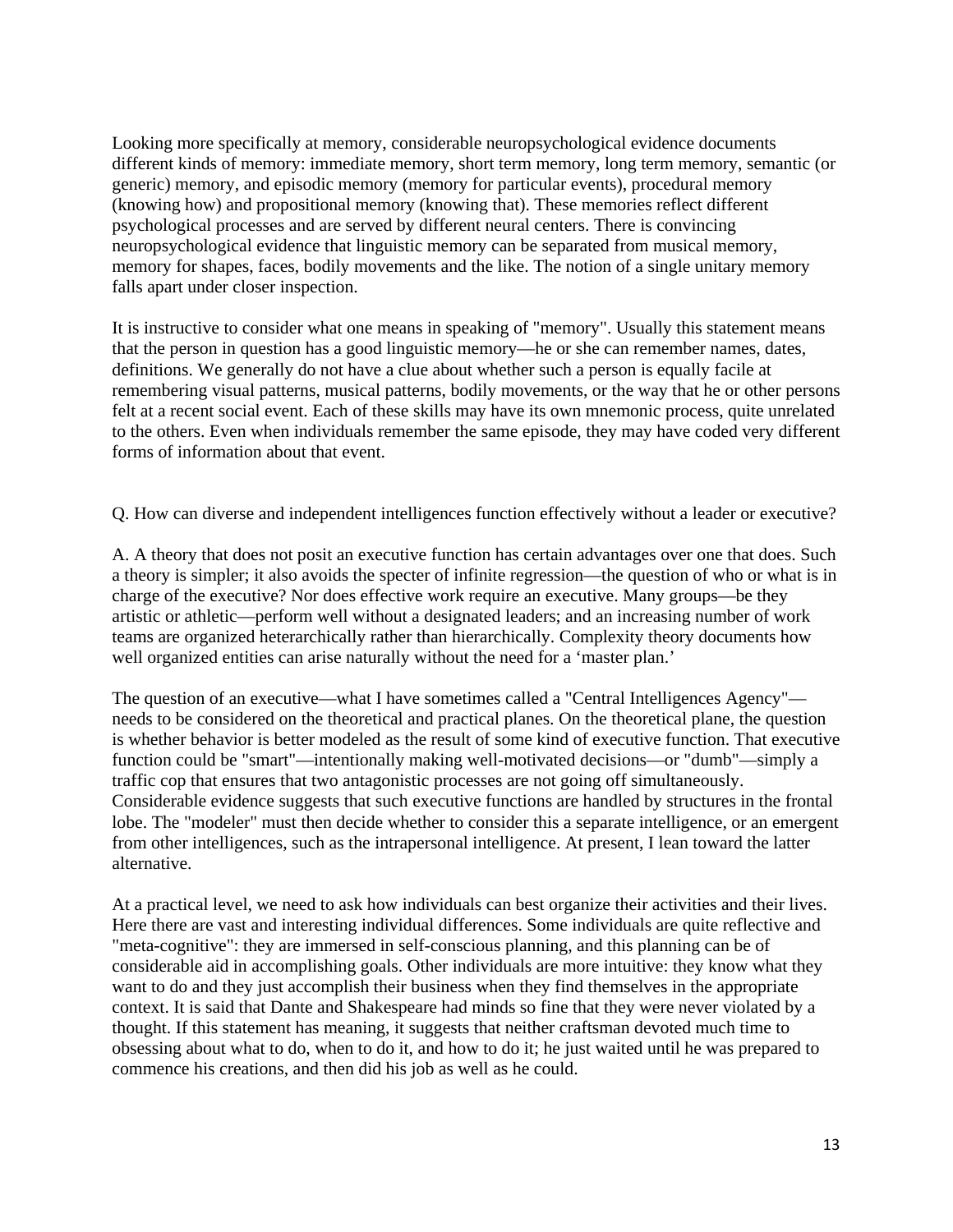Ultimately, I have no objection if individuals find it useful to invoke some kind of an executive function. Indeed, one could readily see the executive function as the high point of intrapersonal intelligence. For modeling purposes, I find it useful to see whether one can explain human behavior in the absence of such hierarchical considerations; or whether the hierarchy can emerge naturally, as part of everyday functioning, rather than by invoking a separate executive intelligence.

For further discussion of this important issue, I recommend a paper that Seana Moran co-authored with me, *"Hill, Skill, and Will": Executive function from a multiple intelligence perspective*.

Q. What of a general capacity called "critical thinking?" Isn't this important in today's society? Shouldn't we have courses that help youngsters to develop such a faculty?

A. As with the executive function, I am not irredeemably opposed to the notion of critical thinking. Indeed, I would like myself, my children, my students, and my friends to think critically, and anything that can aid in that process should be encouraged.

I doubt, however, that there is a particular species of thinking called "critical thinking." As I've suggested with reference to memory and other putative "cross-the-board" capacities, closer analysis calls their existence into question. Particular domains seem to entail their own individual and often idiosyncratic forms of thinking and critique. Musicians, historians, taxonomic biologists, choreographers, computer programmers, and literary critics all value critical thinking. But the *kind* of thinking required to analyze a fugue is simply of a different order from that involved in observing and categorizing different species, or editing a poem, or debugging a program, or creating and revising a new dance. There is little reason to think that training of critical thinking in one of these domains is of the same order as training of critical thinking in another domain; nor would I expect appreciable "savings" or "transfer" when one broaches a new domain. That is because each of these domains exhibits its own particular objects, moves, and logic of implications.

To be sure there may be certain habits of thought that are useful across domains. One can get purchase from so-called "weak moves" like taking one's time, considering alternatives, brainstorming, eliciting critical feedback from sympathetic peers, putting work aside for when she hits a snag, and so forth. Such habits of mind ought to be cultivated early and widely. But even these habits must be practiced explicitly in every domain where they are applicable; indeed, they are called "weak" precisely because they do not in themselves get you very far. It is unrealistic to expect that the individual who takes her time in, say, investing in the stock market will necessarily do so when completing her homework or falling in love.

For these reasons, I do not place much stock in courses that feature critical thinking per se. I much prefer that critical thinking be featured in each and every course or activity where it could prove valuable. Courses that help individuals to draw on these lessons can be helpful; courses that are expected to substitute for, or render unnecessary, the modeling of critical thinking in particular domains strike me as a waste of time. Ultimately, the surest road to critical thought "across the board" is a regimen where critical thinking is inculcated in one discipline and domain after another. And then it is up to the individual to determine which 'moves' can be applied in several domains and which seem restricted to one sphere of practice.

I often encounter the greatest resistance to this perspective when I speak to mathematicians or logicians. To these individuals, thinking *is* thinking wherever you encounter it; if one knows how to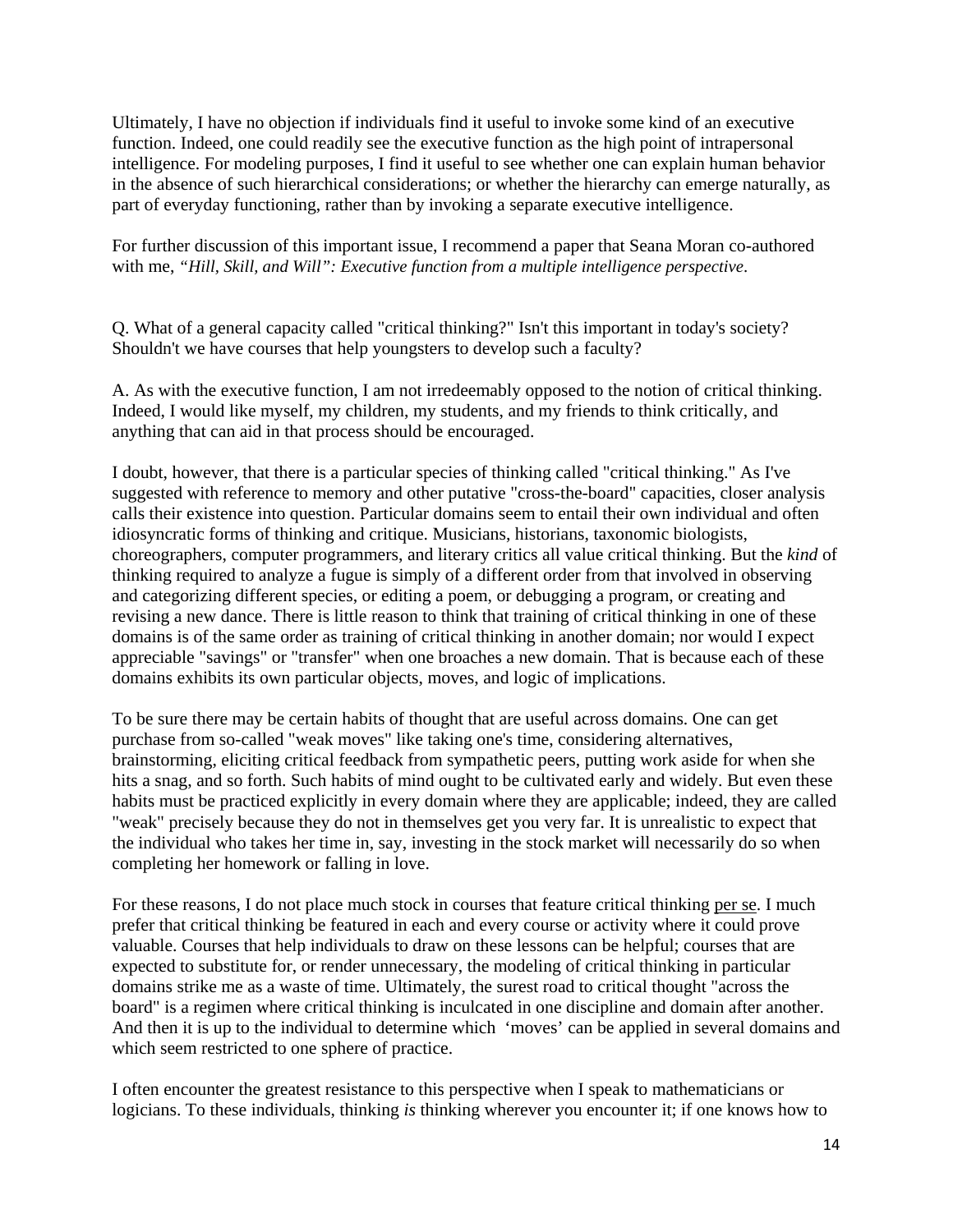be logical, one should be able to apply logic everywhere. (And if you don't, life is hopeless!) No doubt mathematics and logic merit our admiration precisely because those domains strive for the greatest generality for the propositions and patterns that they feature. However, neither in their practice nor in their person do such individuals epitomize what they believe. Often these individuals prove to be quite impractical or illogical in their own personal lives. Or, equally suspect, they seek to apply logical approaches in areas where they are manifestly inappropriate, such as in pursuing a love relation; in dealing with a difficult student, child, or colleague; or even, as we have seen with reference to both Vietnam and the Middle East, when foreign policy is set in light of Rand Corporation-style algorithms. Psycho-logic turns out to be quite a different affair from mathematical logic.

# Q. Is there an artistic intelligence?

A. Strictly speaking, there is no artistic intelligence. Rather, intelligences function artistically—or nonartistically—to the extent that they exploit certain properties of a symbol system. Should an individual use language in an ordinary expository way, as I am doing here, he is not using the linguistic intelligence in an aesthetic way. If, however, language is used metaphorically, expressively, or in a such a way as to call attention to its formal or sound properties, then it is being used artistically. By the same token, "spatial intelligence" can be exploited aesthetically by a sculptor or painter, non-aesthetically by a geometer or a surgeon. Even music intelligence can function nonaesthetically, as when bugle calls in the armed services are used to summon individuals to a meal or the raising or lowering of the flag; and each year many patterns designed by mathematicians for mathematical purposes have ended up on display in art galleries. One can look at the compositions of Escher as examples of mathematics, art, or psychological puzzles.

Whether an intelligence is deployed for aesthetic purposes represents a decision made by an individual and/or her culture. An individual can decide to use linguistic intelligence in the manner of a lawyer, a salesperson, a poet, or an orator. However, cultures also highlight or thwart artistic uses of intelligences. In some cultures, almost everyone writes poetry, dances, or plays an instrument; in contrast, Plato sought to eliminate poetry from his Republic while Stalin scrutinized every poem as if it were a diplomatic note.

Of course, informally, it is perfectly all right to speak of artistic intelligences. I do this myself, particularly as a shorthand for those intelligences that are frequently mobilized for artistic ends. In this context it is worth noting that multiple intelligences ideas have grown comfortably in schools which highlight the arts; and "MI" ideas seem an uncomfortable stretch in schools where the arts have been minimalized or marginalized. See the book by Mindy Kornhaber and colleagues, called Multiple Intelligences.

Q. In today's society, the ability to navigate computers, and especially the internet, is becoming increasingly more important. Do you think there might be a technological intelligence?

A. Although a technological intelligence makes sense, I am conservative in adding new intelligences. Instead, I believe what is exhibited as 'technological intelligence' is instead a combination of spatial bodily-kinesthetic and logical-mathematical intelligences. Digital intelligence is basically logicalmathematical intelligence with a 'dollop' of bodily-kinesthetic intelligence.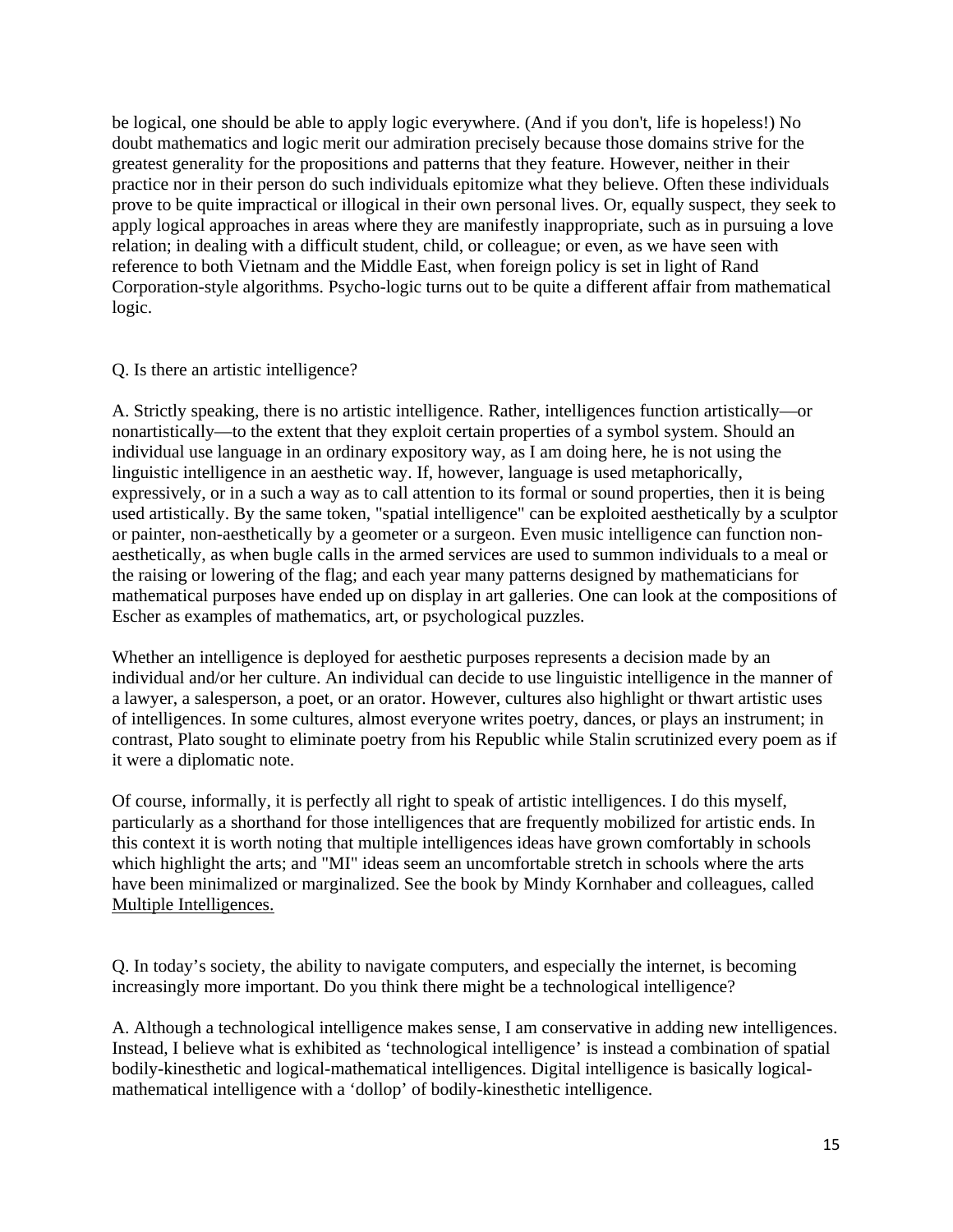Stephen Mithen, a British anthropologist, does believe that humans stand out because of our technological / tool-making intellectual capacities. In addition, my colleague, neurologist Antonio Battro, published a book, in Spanish, on digital intelligence. The book is titled Hacia una Inteligencia Digital and can be found at http://www.byd.com.ar/publi15.htm. So the idea of digital intelligence does have some currency in the world of scholarship.

### **Group Differences:**

Q. Are intelligences the same in quality or quantity across groups? For instance, do men exhibit profiles of intelligence that differ from women? And how about different racial or ethnic groups?

A. This is a potentially explosive question. I suspect that if intelligence-fair tests were developed, they would elicit differences across gender and other readily identifiable groups. Even should such differences be found, however, it is unclear how to interpret them. Women might perform worse than men on spatial tasks in the West; but if there existed an environment where spatial orientation were important for survival, then such differences might disappear or even by reversed. Apparently, this erasure of gender differences happens among the Eskimos. By the same token, the gender difference regularly found in mathematics scores on standardized tests in the West is reduced in Asian populations, where, indeed, Asian women often score better than do Western men.

Additionally, there exists the intriguing question of whether men and women use their intelligences in identical ways. In lower mammals, there is evidence that spatial orientation is mediated by landmarks for females and by body position for males; there are suggestions that a similar difference may be found in human beings. And there is the question of whether men and women prioritize intelligences in the same way. Carol Gilligan's pioneering work on moral judgments suggests that women play a higher premium on interpersonal considerations, while men are more likely to draw on logical-mathematical thinking.

In my own work, I have elected not to pursue this question. So often, apparent group differences have been exploited for politically dubious ends—as happened once with Multiple Intelligence Theory. (A state in Australia issued documents claiming that people of different ethnic and racial backgrounds had different profiles of intelligence. I am glad to say that the educational program in question was cancelled). I prefer not to provide additional ammunition for such efforts. Indeed this experience stimulated me to begin to study good work in the professions.

In any event, should investigations demonstrate replicable differences among groups, I would regard these differences as starting points for imaginative efforts at remediation, rather than proof of inherent limitations within a group.

Q. Does the theory of multiple intelligences apply to other species and to artificial intelligence?

A. This is an intriguing subject. I've suggested that my list of intelligences is one way of characterizing human intellect. However, it also offers a set of categories which be applied to other entities that might be deemed intelligent.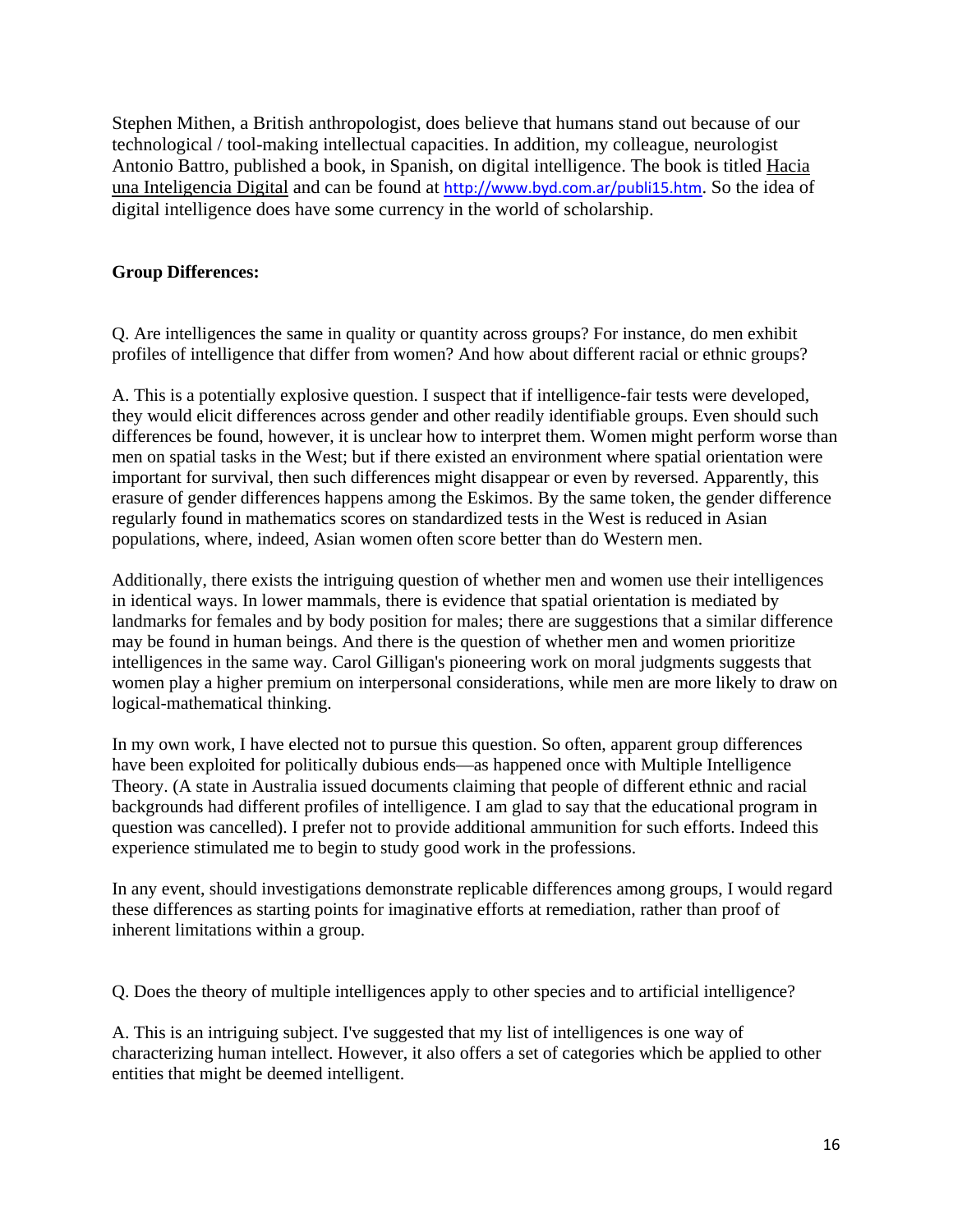One could conduct an inventory of intelligences and then apply them to other organisms. Such an inventory might reveal that rodents have considerable spatial intelligence, that primates have superior bodily-kinesthetic intelligence, and that birds exhibit musical intelligence. Perhaps some species like bats or dolphins or elephants or pigeons—exhibit intelligences that are unknown or not developed in human beings. And certain intelligences—like intrapersonal or existential—may be the exclusive purview of human beings. In *A Year at the Races* (2004) the novelist Jane Smiley has applied MI theory to an analysis of the intelligences of horses.

We already know that highly intelligent computer programs have been created. There are programs that compose music, carry out complex calculations, defeat chess champions in mind-to-mind combat. Whether computers can also develop personal intelligences is a subject of considerable dispute. Many experts in artificial intelligence believe that it is just a matter of time before computers exhibit intelligence about human entities. I personally feel that this is a category error. One cannot have conceptions of persons in the absence of membership in a community with certain values and in the absence of the certitude of death; and it seems to me an undue stretch to attribute such a status to computers. However, in some years, both humans and computers (or some new amalgam) may chuckle at my ignorance.

# **Intelligence and the Life Course:**

Q. What happens to multiple intelligences during later life?

A. In many ways, the multiple intelligences seem a particular gift of childhood. When we observe children, we can readily see them making use of their several intelligences. Indeed, one of the reasons for my enthusiasm about children's museums is their evident cultivation of a plethora of intelligences. Nowadays, the children's museum simply has a better fit with the minds of children than does the average school.

It could be that multiple intelligences decline in importance as well as in visibility. But I believe that quite the opposite is true. As individuals become older, our intelligences simply become internalized. We continue to think differently from one another—indeed, differences in modes of mental representation are likely to increase throughout active life. These differences are simply less manifest to outside observers.

Consider, for example, what happens in the average high school or college classroom. The teacher lectures, the students remain in the seats, either taking notes or looking vaguely bored. One might easily infer that actually no processing is going on, or that all the process is linguistic in nature.

However, once it comes to representing disciplinary skills or contents, the individual is free to make use of whatever representational capacities she has at her disposal. A lecture on physics might be represented in language, in logical propositions, in graphic form, through some kind of kinetic imagery (that is how Einstein thought about physics) or even in some kind of musical format (the Greeks stressed the parallels between musical and mathematical forces). Individuals may also take all kinds of notes and use disparate aids to study and recall.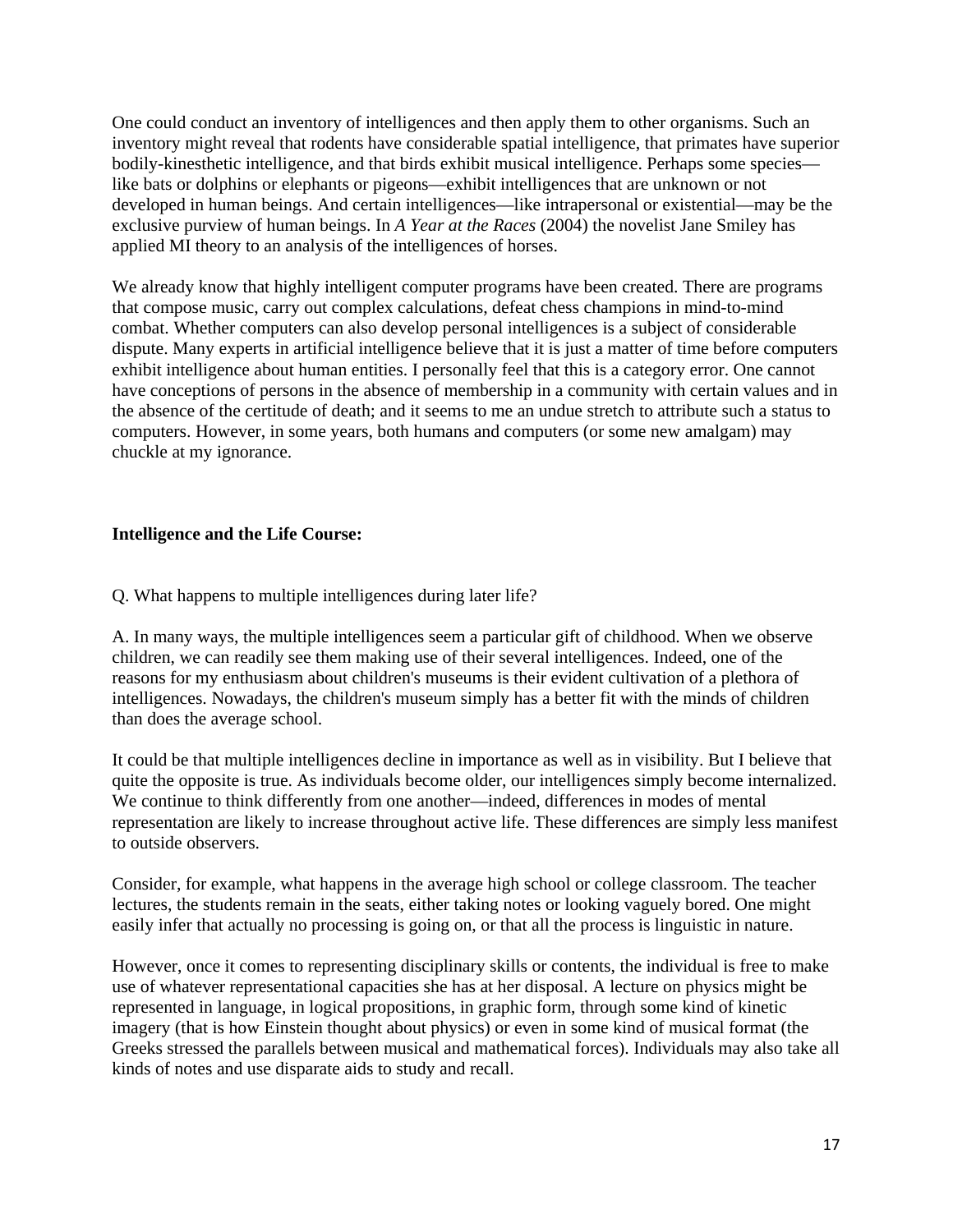The recesses of our mind remain private. No one can tell the mind exactly what to do. As I see it, the challenge to the mind is somehow to make sense of experience, be it experience on the street or in the classroom. The mind makes maximal uses of the resources at its disposal—and those resources consist in our several intelligences. It is the particular province of intrapersonal intelligence to understand one's own ways of thinking and learning and to mobilize them for learning throughout life.

# **Educational Issues:**

Q. I've heard it said that there is no proof that MI schools work. What's the evidence on that?

A. In terms of claims, "soft" data and "hard" data, there is much evidence that schools influenced by multiple intelligences theory are effective schools. The testimonials from satisfied administrators, parents, students, and teachers are legion. And many of the classes and schools claim that students are more likely to come to school, to like school, to complete school, and to do well in various assessments.

But there are problems with this evidence. It is almost entirely based on self-reports. We would not expect individuals who did not like MI theory to spend much time reporting their failures. We would expect individuals who like MI theory to chronicle its positive effects. Even if these claims could be independently substantiated, however, we would not know for sure just which effects are due to MI theory. Schools are incredibly complex institutions, located in incredibly complex environments. When numbers or performances go up or down, it is easy to attribute these "highs" or "lows" to one's favorite hero or villain. But absent the kind of controlled studies that are almost impossible to mount outside of medical settings, it is simply not possible to *prove* that it was MI that did the trick.

For these reasons, I have been reluctant to claim that MI is a proved changer of schools. I had thought that I might be admired for this reticence; but instead my silence has been perceived in many quarters as a sign that MI does not work, or that I disapprove of what is being done in MI schools.

Recently, however, we have an important new resource. Mindy Kornhaber and her colleagues undertook the SUMIT project (Schools Using Multiple Intelligences Theory). The research team studied a set of forty-two schools that had been using MI theory for at least three years. The results from these schools were very encouraging. 78% of the schools reported positive standardized test outcomes, and 5/8 of these attributed the improvement to practices inspired by MI theory. 78% of the schools reported improved performances by students with learning difficulties. 80% of the schools reported improvement in parent participation, and 3/4 of these attributed the increase to MI theory. Finally, 81% of the schools reported improvement in student discipline, and 2/3 of these attributed the improvement to MI theory. Even if these figures show a positive spin, they are based on hard data; and it is not possible for an impartial party to dismiss these results. I strongly recommend the book *Multiple Intelligences*, by Kornhaber, Fierros, and Veenema, published in 2004.

In 2009, Jie-Qi Chen, Seana Moran and I published a collection called Multiple intelligences around the world. In the book, 42 scholars from 15 countries on five continents reported their "MI experiences". The contributions different greatly from one author to the next, while all were informative. Anyone who is considering the adoption of MI in an institution in their home land would do well to consult this resource.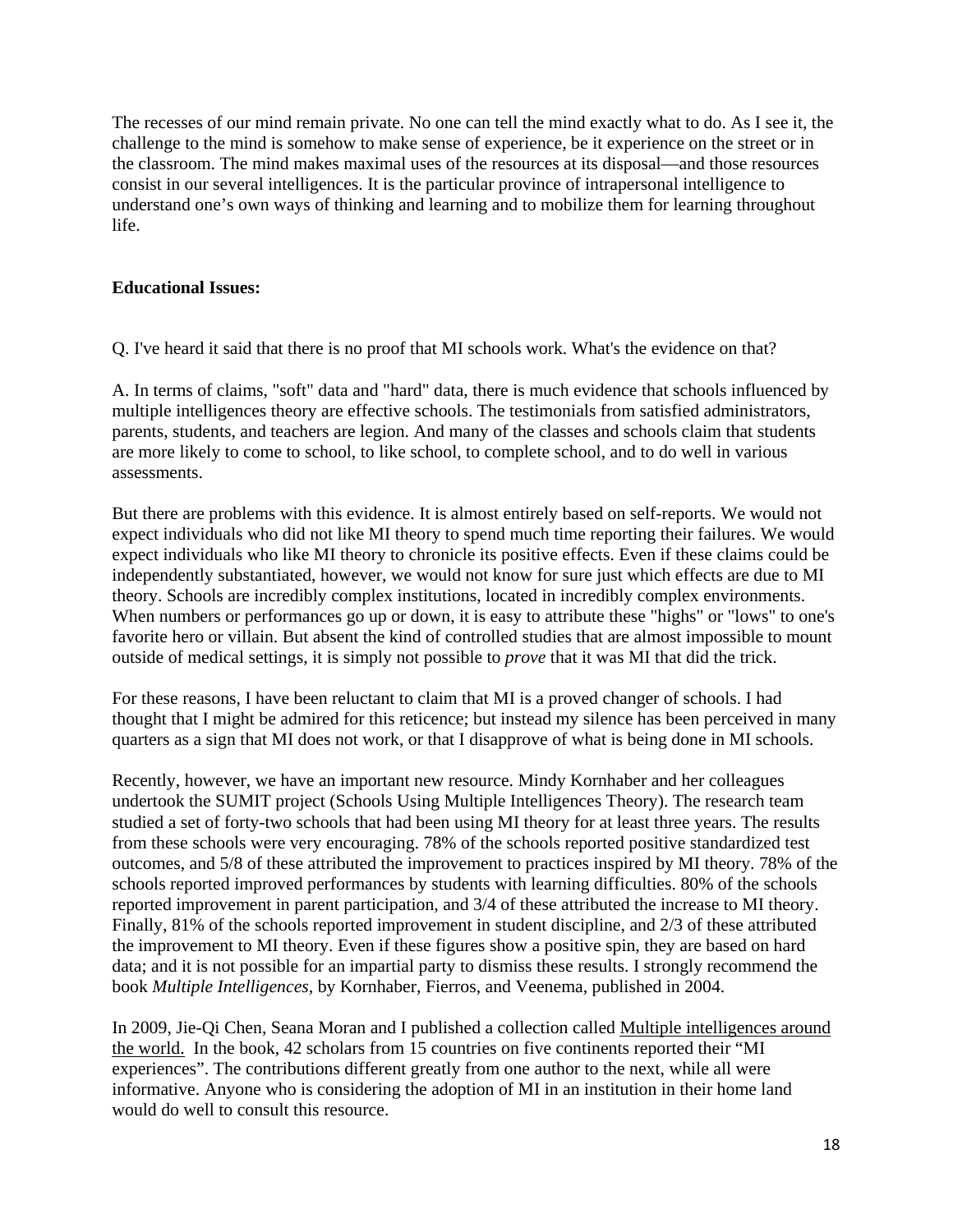Q. How might your multiple intelligences have a positive impact on public schools in the U.S. and elsewhere?

A. Briefly, my theory can reinforce the idea that individuals have many talents that can be of use to society; that a single measure (like a high stake test) is inappropriate for determining graduation, access to college, etc.; and that important materials can be taught in many ways, thereby activating a range of intelligences. Please see the discussion of educational implications of the theory in the opening "In a Nutshell" section of this FAQ.

Q. Do you think we should be able to freely choose what courses we take? Or do you favor a uniform curriculum for all students? In other words, should I be able to decide to take four humanities courses and zero classes in the sciences, or should somebody tell me I *have to* take two science courses and two in the humanities?

A. In general at the secondary level, everyone should study some history, science, mathematics, and the arts. It is not important to me *which* science is taught—I am much more interested in students learning to think *scientifically.* Similarly, it does not matter that much which history students learn, though they certainly ought to be acquainted with their own country. What matters is that the student acquires some sense of how historical studies are carried out; what kinds of evidence are used; how history differs from literature on the one hand, and from science, on the other; why each generation rewrites history and there can never be a *definitive* history.

For more on disciplinary study, see my 1999 book The Disciplined Mind and my 2011 book Truth, Beauty and Goodness Reframed: Educating for the virtues in the era of truthiness and twitter.

Q. You prefer depth over breadth. Do you think students might not learn enough with this approach, and graduate with major gaps in their knowledge? For example, if a history class were to focus deeply on World War I, and thus not have time to cover Vietnam?

A. Your point has some validity. However, to follow your example, it is more important that students learn how to think like a historian, and how historians handle data and draw conclusions. This can only come from in depth study of a manageable number of topics. If the teaching of history were well coordinated throughout K-12, we could certainly learn about all the topics that you mention. The problem now is that a student might study the American Revolution four times and never learn about the French or Russian revolutions at all.

Q. You have written that "cultural education is better left to after school or weekend options." Do you have suggestions as to how to handle this aspect of education?

A. The best way to learn about diversity of cultures is to spend actual time with individuals from different backgrounds, and to see adults from different backgrounds work together with one another productively. Reading and lecturing have little meaning, apart from this face to face contact and interaction.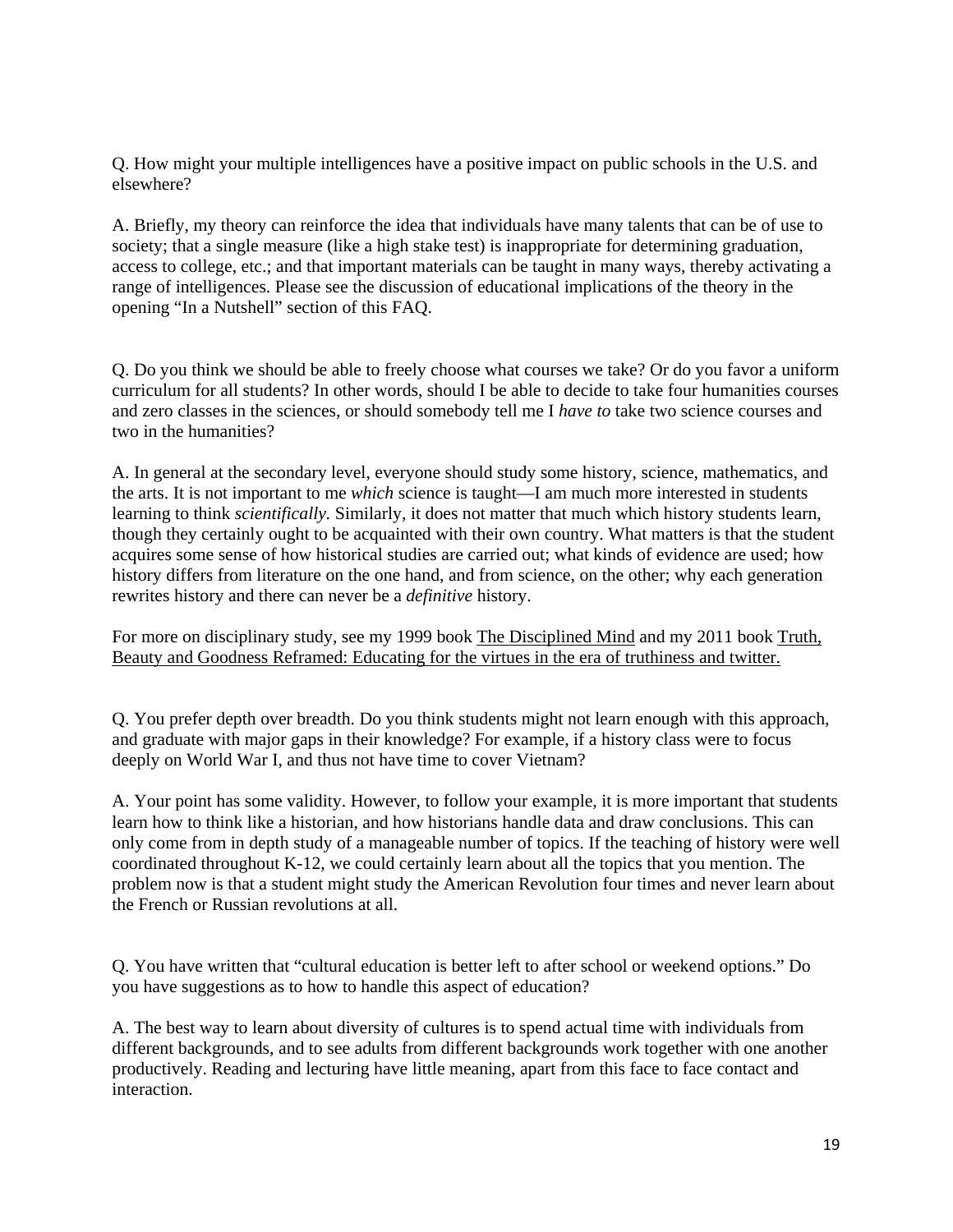Q. You once said that most students do not want to continue with school after the age of 15 or 16 and that society would be better served if they did something productive in the real world. Do you suggest that we should just do away with high schools? Since this is probably too radical, do you think there should be less time spent in the classroom and more time spent in the "real world?" Should students spend time as apprentices or interns gaining experience instead of listening to a lecture?

A. I love school and indeed I have never left. I am delighted at those who like to learn in an academic way. But that is not for everyone, and it is certainly not for every 16 year old. I am much more interested in youngsters being productive and learning *something* well than remaining in school when they want to be elsewhere. When they are ready to return to school and to learn what you learn best in school—whether they are 17 or 70—that is the time to return.

Q. Can you recommend techniques for teachers to identify their students' strengths?

A. If you want to get to know your students intelligences during the first weeks of school, I have two suggestions:

l. Take them to a children's museum a few times (or some other kind of rich experience like a playground with many kinds of games) and watch them carefully. (If it is possible, go to Danfoss Universe in Denmark or to a comparable theme park or Exploratorium). This will complement what you observe in class.

2. Give a small questionnaire about their strengths to the students themselves *and* their parents *and,* if possible, last year's teacher. To the extent that all three report the same strengths and weaknesses, you are on pretty safe ground. I don't trust self-reports unless they are corroborated.

Q. How can I teach multiple intelligence in a creative and innovative way to a group of new teachers?

A. See the writings of Tom Hoerr at the New City School in St Louis.

Q. Do you have scholarship or grant funding available for visitors or external projects?

A. Unfortunately, my office does not have access to any grant or scholarship funding for education or research projects, whether at Harvard or elsewhere.

Q. We were wondering what you might say to an adolescent who tends to get high grades and seems ambitious, but who is doubting himself/herself because of poor SAT and IQ test scores.

A. SATs measure a certain blend of linguistic and logical intelligence. Your SAT score has a tiny bit of predictive power about college success in the first year of college, but your class rank and school grades are a much better predictor. There are ways to 'prep' for the SAT and you should avail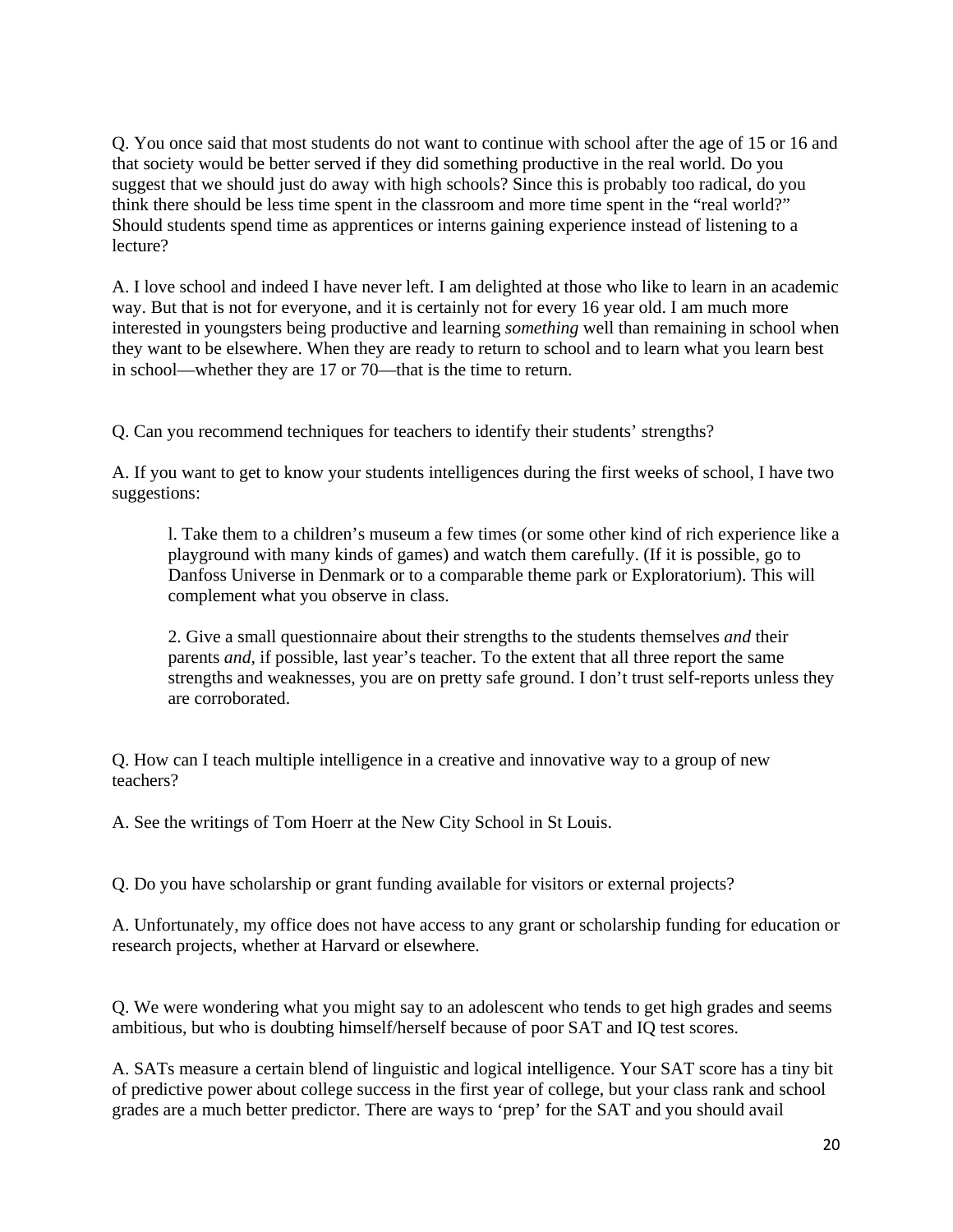yourself of those opportunities. The far more important questions are: What do you want to do with your life? Are you learning the kinds of things that will allow you to be successful, productive, and make a contribution to society? While no one should ignore 'selection instruments' like the SAT, you should not permit them to obscure these far more important questions. If you are learning and making progress toward your life goals, then you should not worry too much about your scores on one instrument. If you are not learning and not making progress toward your life goal, neither a high SAT score nor a high IQ will do you much good.

Q. What role does MI theory play in promoting the implementation of the American curriculum standards?

A. At present, the American curriculum standards have no close link to MI theory. Of course, I regret this. But individuals who are charged with implementing the curriculum standards sometimes embrace the MI ideas. They then try to teach important disciplinary understandings and concepts by drawing on several of the intelligences (see Chapters 7-9 of my book The Disciplined Mind for examples of how to do this); they also try to build on students' individual strengths, using those strengths either as a privileged way to teach to the standards, or as ways of building up the students' confidence and sense of efficacy so they are more willing to take on difficult materials.

Q. Can MI approaches aid in the teaching of foreign languages?

A Over the years a number of foreign language teachers have approached me about how to use "MI" ideas in the teaching of foreign languages. My original assessment was that the actual contribution of MI to foreign language teaching, or bilingual education, would be modest--compared, say, to its role in the teaching of history or geography or biology. But here are a few ways in which it might be helpful:

1. Youngsters probably learn languages best in different ways. I, for example, love to learn from the written text; many, perhaps most others, prefer to learn through human interactions, watching videotapes, etc.

2. We all learn the best when we are motivated by the topic and like the setting in which the learning takes place. Especially given the new technologies, it should be possible to "customfit" the educational approach to the student.

3. This is probably the most important point but it is the most difficult to explain succinctly. Every language has certain distinctive features which are non-intuitive to those who do not speak the language. For example, the various subjunctives in Spanish don't make intuitive sense to me; Latin cases are difficult for those who don't mark cases in their native language, etc. There are many ways in which to convey these concepts, which are important within a language, and multiple intelligence approaches can be quite helpful. I work out these ideas in Chapters 7-9 of my book The Disciplined Mind.

4. More generally, the most up-to-date publication about MI theory is Intelligence Reframed, which contains a large bibliography. Several articles mentioned there are relevant to the debate of teaching foreign languages. Here are a few other resources that address this topic: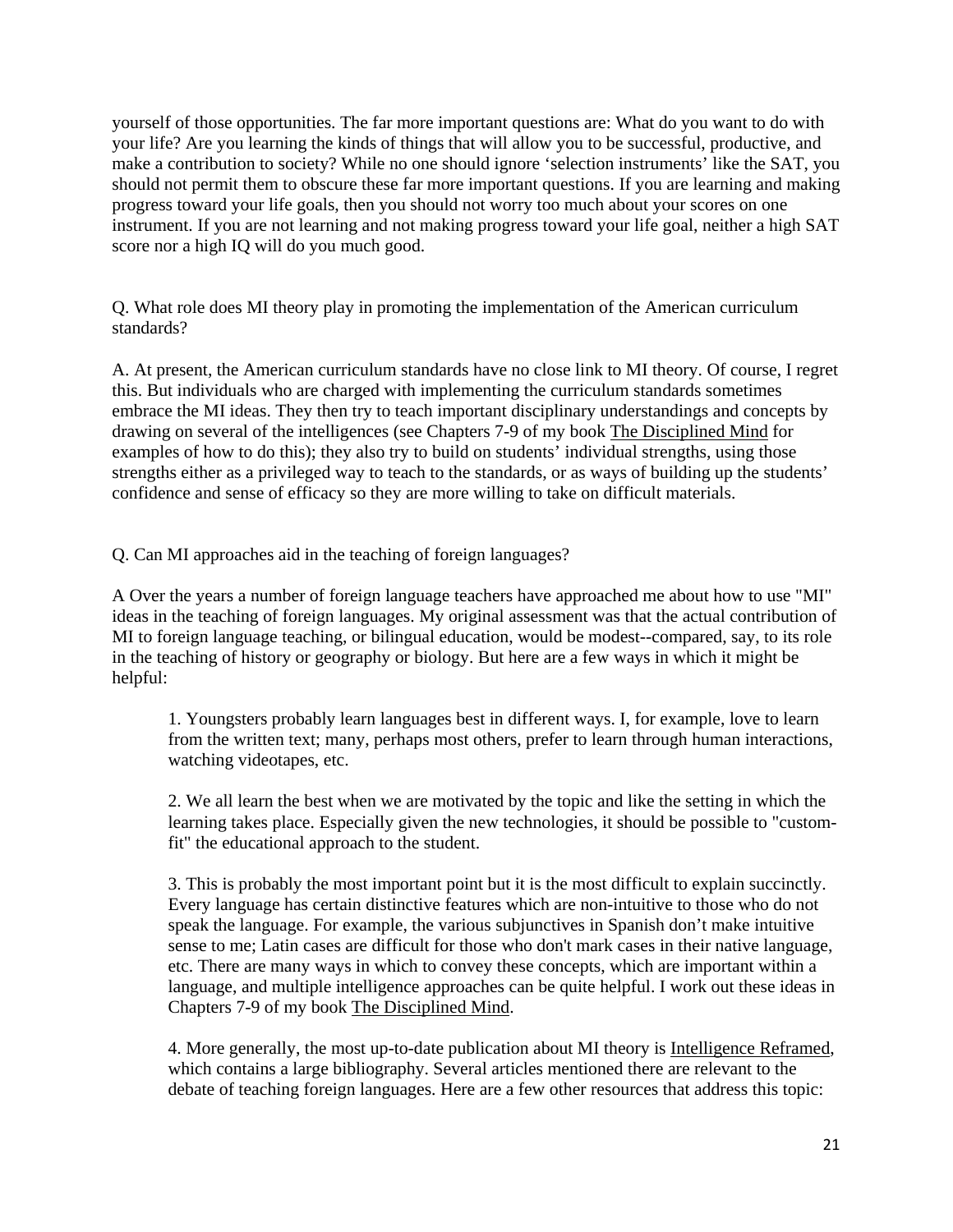Haley, M. (2003). Learner-Centered Instruction and the Theory of Multiple Intelligences With Second Language Learners. Powerpoint presentation. mhaley@gmu.edu; 703-993-8710

Savas, P. (2003). "Multiple Intelligences and Second Language Acquisition: Connections." (Unpublished paper. Contact author at perihans@ufl.edu)

Zengin, Bugra. Doctoral student at Ataturk University, Erzurum, Turkey. Contact: bzengin@rocketmail.com. Ongoing work on MI and Second Language Acquisition.

Torresan, P. (2010) The theory of multiple intelligences and language teaching. N. Gray (Ed.). Venice, Italy.Guerra Edizioni. Contact: Paolo Torresan (piroclastico@gmail.com)

Q. How might technology be used to support the use of MI?

A. For discussion of technology and education, see related papers available for download on the 'papers' page of this website.

Q. Do you know of any research regarding MI Theory and adult education?

A. For information about the use of MI at the college level, see *Multiple Intelligences, Howard Gardner and New Methods in College Teaching: Papers From the fifth annual Urban Conference: Pedagogical Innovations in Higher Education,* C. Coreil, editor. For information about adult education, see *Multiple Intelligences and Adult Literary: A Sourcebook for Practitioners,* by Julie Viens and Silja Kallenbach.

# **The End of Intelligences and Good Work:**

Q How come you have been working since the middle 1990s on "Good Work"?

A. As I mentioned above, I was shaken by educational interventions in the name of MI which seemed to me to be ill conceived and perhaps harmful. One should not claim that MI can be detected by looking at fingerprints! Nor should one claim that different racial or ethnic groups have different profiles of intelligences.

Initially I took the position of most academics—that it was my job to develop and publish ideas and findings but that I had no responsibility for what happened to these 'memes' afterwards. But then I realized that if I did not take responsibility for how my ideas were interpreted or applied, I could not expect anyone else to do so.

This realization, along with other factors, convinced me to devote my research to the question—what makes a responsible professional? Of course, I was thinking about a professional researcher or educator, but soon my colleagues and I were looking at wide range of professions; (See www.goodworkproject.org and the many references mentioned there).